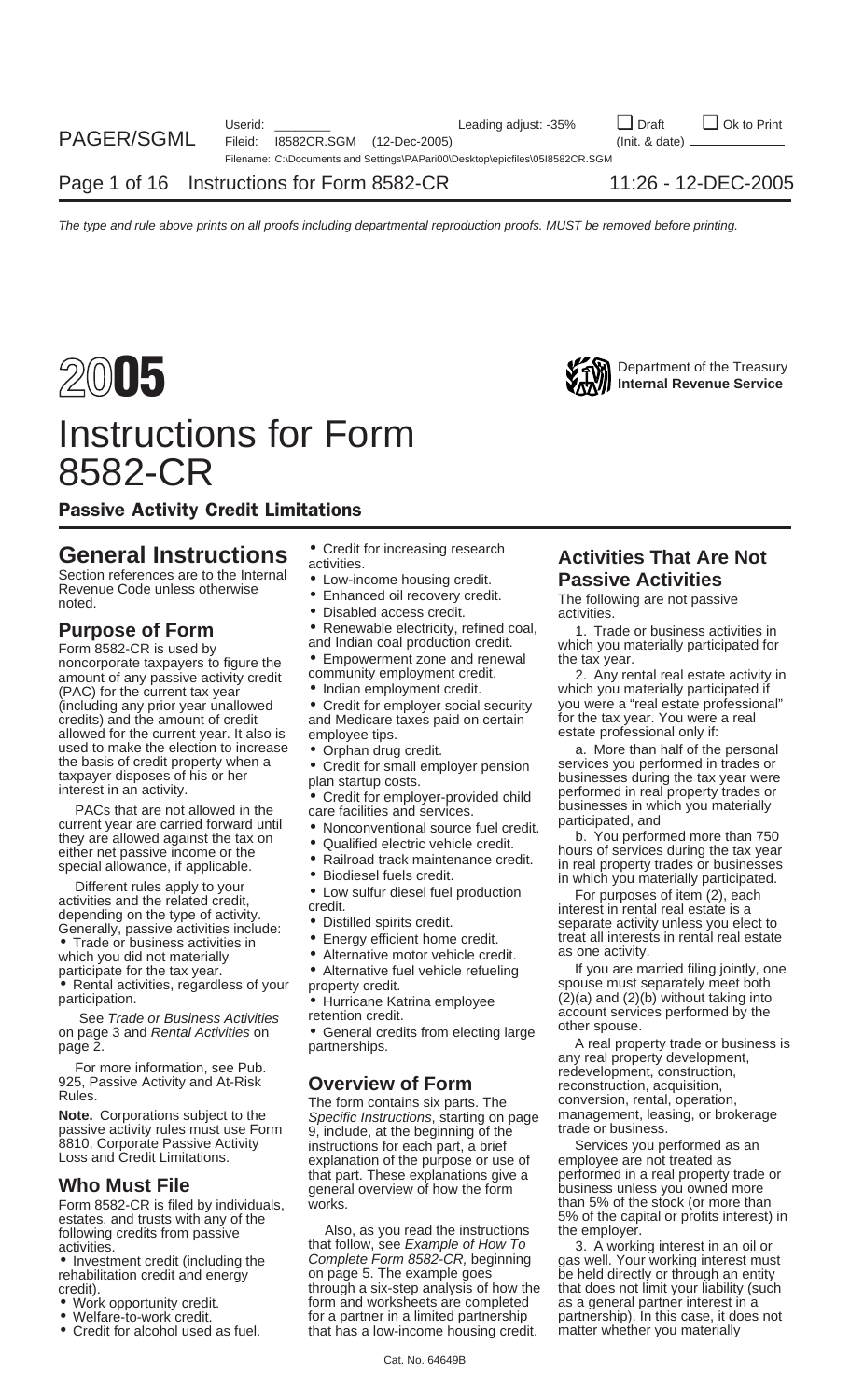If, however, your liability was a. 7 days or less, or Lodging provided for the

applies if you rented out a dwelling rental income from that class to the during the year for a number of days The activity's average period of that exceeds the greater of 14 days customer use equals the sum of or 10% of the number of days during these class-by-class average pe

The rental of property is incidental Worksheet 1 is for credits (other<br>activity represents amounts paid (or to a trade or business activity if:<br>than rehabilitation credits and<br>to be paid) mainly for the use of the

participated in the activity for the tax 1. The average period of customer smaller of the unadjusted basis or the year. The property is: the use is: the property is a set of the property.

limited for part of the year (for employer's convenience to an b. 30 days or less and significant employer's convenience to an example, you converted your general personal services (see below) were employee or the employee's spouse partner interest to a limited partner provided in making the rental property or dependents is incidental to the interest during the year), some of available for customer use. The activity or activities in which the

vour income and losses from the Figure the average period of employee performs services.<br>
working interest may be treated as customer use for a class of property 4. You customarily make the<br>
passive activity gross income a 4. The rental of a dwelling unit you one class of property, multiply the 5. You provide property for use in 280A(c)(5) applies. This section each class by the ratio of the gross corporation, or joint venture in your<br>applies if you rented out a dwelling rental income from that class to the capacity as an owner of an interest in

or 10% of the number of days during these class-by-class average periods<br>
at far rental.<br>
at far rental,<br>
at far rental,<br>
at far rental,<br>
at far rental,<br>
S. An activity of trading personal<br>
Significant personal services er

participated and you were a real<br>state professional).<br>
to an activity of holding property is incidental<br>
to the main purpose of<br>
the exceptions, it is<br>
thowever, if you meet any of the<br>
investment of the main purpose of<br>
t

any of the following exceptions are c. The gross rental income from activities and low-income housing met. the property is less than 2% of the credits for property placed in service

used as a residence if section average period of customer use of a nonrental activity of a partnership, S unit that you also used as a home activity's total gross rental income. The partnership, S corporation, or joint<br>during the year for a number of days The activity's average period of The Menture.

activities are not entered on Form<br>
state of the property. The case of the property.<br>
SES2-CR. However, credits from 2. Extraordinary personal services<br>
imitations of the passive subject to<br>
imitations of the property avai

to be paid) mainly for the use of the<br>property. It does not matter whether<br>the use of the weak of business activity during the tax<br>the use is under a lease, a service<br>contract, or some other arrangement.<br>**Exceptions** the t

An activity is not a rental activity if created the 5 preceding tax years, and credits from passive rental real estate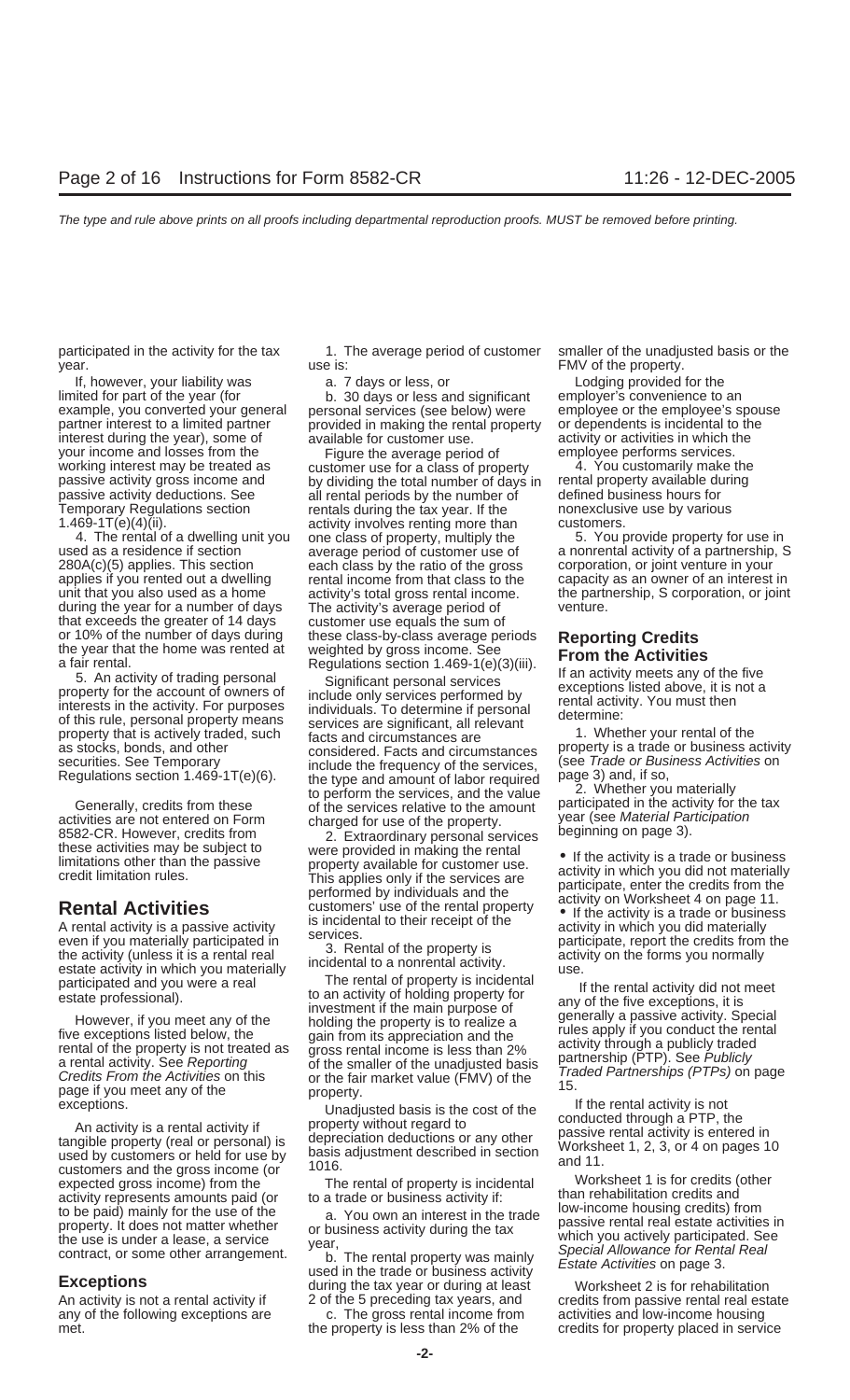before 1990. This worksheet is also held a qualified revocable trust may held (\$75,000 or more if married used for low-income housing credits elect to be treated as part of a filing separately), there is no special from a partnership, S corporation, or decedent's estate for purposes of the allowance.

passive trade or business activities in less than 10% (by value) passive trade or business activities in less than 10% (by value) which you did not materially interests in the activity. and your modified adjusted gross<br>narticipate and passive rental real and active participation is a less income participate and passive rental real and Active participation is a less estate activities in which you did not a stringent requirement than material

reduced by any passive losses, **Commercial expenditures**, and<br>including the commercial expenditures, and • Other similar decisions. **Trade or Business** revitalization deduction, allowed under this exception on Form 8582, The maximum special allowance **Activities**

Passive Activity Loss Limitations.<br>
The special allowance also applies  $\bullet$  \$25,000 for single individuals and<br>
to low-income housing credits and<br>
to low-income housing credits and<br>
to low-income housing credits and<br>
to t

real estate activity. Unless future special allowance referred to in the **material participation** special allowance referred to in the **matter** regulations provide an exception, expression preceding paragraph. materially participated in a trade or<br>Inited partners are not treated as express of tyour modified adjusted gross business activity, the activity is partnership's rental real estate (\$50,000 if married filing separately)

service after 1989 (unless held You are not considered to actively (\$100,000 if married filing separately)<br>through a pass-through entity in participate in a rental real estate but less than \$250,000 (\$125,000 if<br>which you

estate activities in which you did not<br>actively participate (but not<br>rehabilitation credits from passive *Participation* (see *Material* income is \$250,000 or more<br>rehabilitation credits from passive *Participation* on thi

- 
- 
- 
- 

spouse at any time during the year. gross income (defined in the<br>Only an individual, a qualifying instructions for line 10 beginning on<br>estate or a qualified revocable trust page 10) is \$100,000 or less estate, or a qualified revocable trust<br>that made an election to treat the (\$50,000 or less if married filing<br>trust as part of the decedent's estate<br>may actively participate in a rental on the amount of the maximum<br>net and may actively participate in a rental on the amount of the maximum **Trade or business activities** real estate activity. Unless future special allowance referred to in the **material participation.** If you

limited partners are not treated as If your modified adjusted gross business activity, the activity is not a<br>actively participating in a income is more than \$100,000 passive activity. Report the credits actively participating in a income is more than \$100,000 passive activity. Report the credits<br>
partnership's rental real estate (\$50,000 if married filing separately) from the activity on the forms you activity. but less than \$150,000 (\$75,000 if normally use. A qualifying estate is the estate of married filing separately), your<br>a decedent for tax years ending less special allowance is limited to 50% of **Trade or business activities**<br>than 2 years after the date of the the differ exactly is a passive activity, the activity<br>would have satisfied the active is a passive activity, the activity<br>would have satisfied the active and your modified adjusted gross is a passive activity. Generally, you<br>partici

rental real estate activity for the tax Generally, if your modified figure the amount to enter on Form year the decedent died. adjusted gross income is \$150,000 or 8582-CR for each trade or business

other pass-through entity if your special allowance for active interest in the pass-through entity articipation in rental real estate<br>was acquired before 1990, regardless activities. The election must be made<br>of the date t Worksheet 4 is for credits from spouse's interest) in the activity was the difference between \$250,000<br>ssive trade or business activities in less than 10% (by value) of all (\$125,000 if married filing separately)

Special Allowance for<br> **Rental Real Estate Activities**<br>
If you actively participated in a<br>
If you actively participated in a<br>
may be able to discuss (such as repairs) in a<br>
income limitation applies when<br>
figuring the spec

participation requirements for the must use worksheet 4 on page 11 to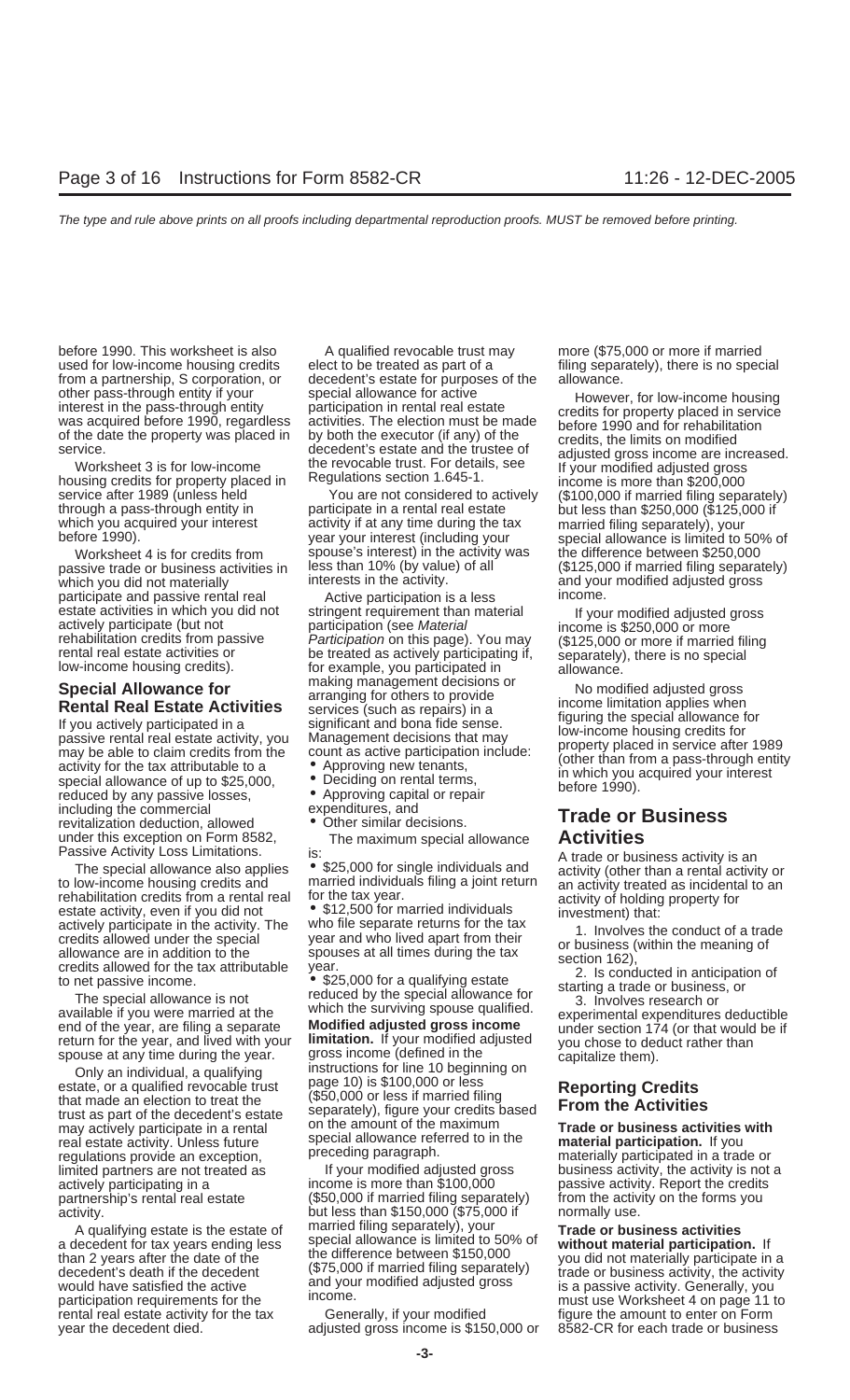activity in which you did not materially participation tests (other than this 3. Monitoring the finances or participate. However, if you held the fourth test).<br>
activity through a PTP, special rules  $\begin{array}{c} 5. \text{You materially participated in} \\ 6. \text{Noting} \\ 7. \text{You materially participated in} \end{array}$  nonmanagerial capacity.

prove your participation in an activity<br>
by any reasonable means. You do the activity valid not materially participate in<br>
the activity to did not materially participate in the contemporaneous daily time reports,<br>
not have

materially participated for the tax year services in the management or the See Temporary Regulations section<br>in an activity if you satisfy at least one activity than you did (regardless of 1.469-5T(h)(2). in an activity if you satisfy at least one activity than you did (regard<br>of the following tests of the individual was

individuals (including individuals who activity you own may be counted as<br>did not own any interest in the year your participation in the activity, even<br>activity) for the year.<br>if your spouse did not own an interest

participation activities during the year work done as an investor includes:  $\frac{1}{2}$  on all the relevant facts and for more than 500 hours. circumstances. The factors given the 1. Studying and reviewing circumstances. The factors given the

is any trade or business activity in operations of the activity, which you participated for more than  $\sim$  2. Preparing or compiling appropriate economic unit are: which you participated for more than 2. Preparing or compiling appropriate economic unit are:<br>100 hours during the year and in summaries or analyses of the 1. Similarities and differences in 100 hours during the year and in which you did not materially the mances or operations of the activity types of trades or businesses, participate under any of the material for your own use, and **2.** The extent of common control,

**Tests for individuals.** You hours during the tax year performing special valuation of farm property<br>**Tests for individuals.** You hours during the tax year performing passed from a qualifying decedent.<br>materially participa

4. The activity is a significant and the day-to-day<br>participation activity for the tax year, management or operations of the whether activities make up an<br>and you participated in all significant activity. For purposes of t and you participated in all significant activity. For purposes of this test, appropriate economic unit depends

A significant participation activity in ancial statements or reports on expreatest weight in determining<br>Inv trade or business activity in operations of the activity, whether activities make up an

activity through a PTP, special rules and the activity of any is the activity of any is the stationary of the activity of any is the consecutive) of the 10 immediately are a limited partners.<br> **Material Participation** prec

of the following tests.<br>
1. You participated in the activity<br>
for more than 500 hours.<br>
2. Your participation in the activity<br>
for the tax year was substantially all<br>
of the participation in the activity<br>
of the participat

activity) for the year. The activity in the activity and whether or not you<br>
for more than 100 hours during the<br>
tax year, and you participated at least<br>
the tax year.<br>
as much as any other individual<br>
(including individua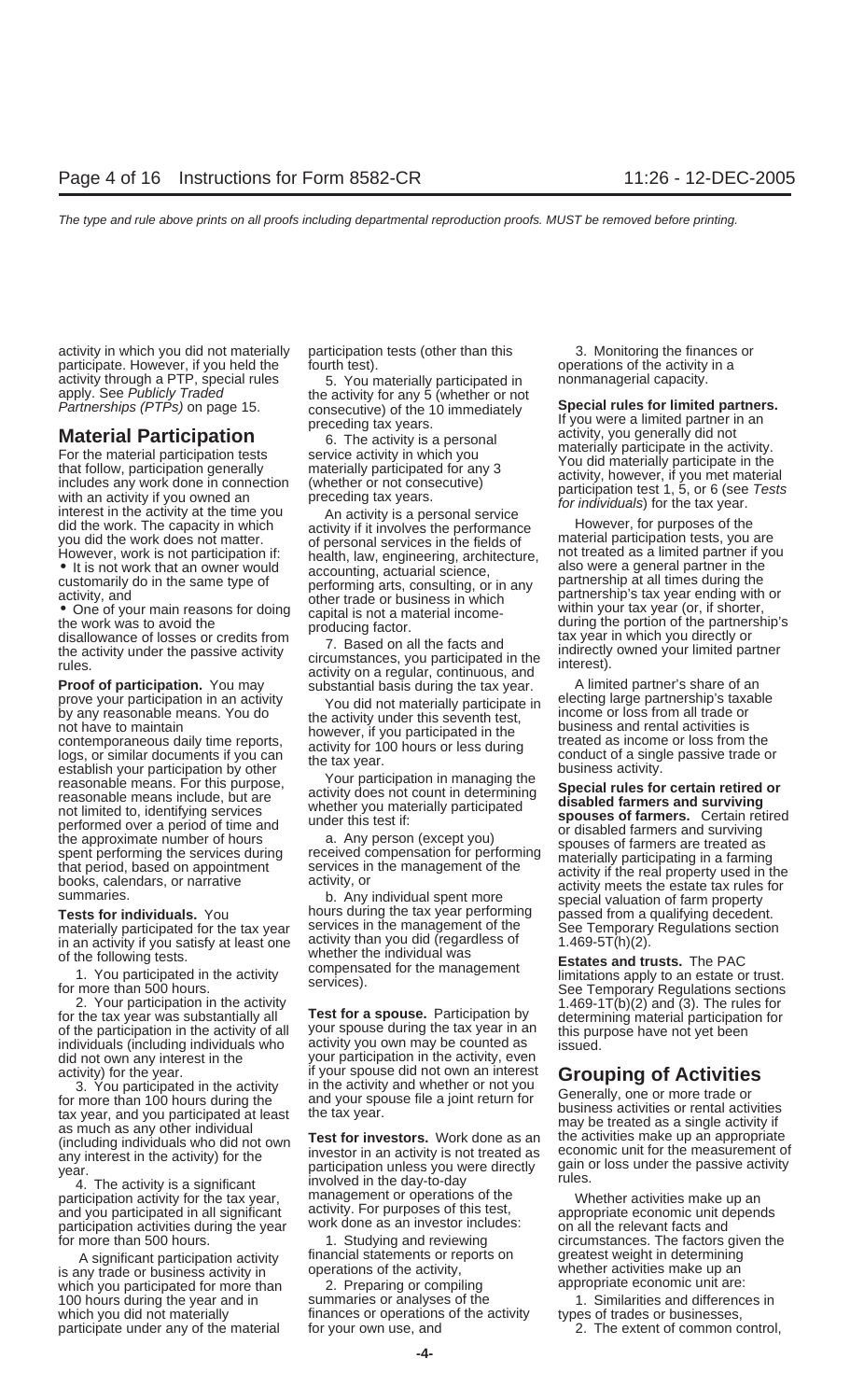**Limitation on grouping certain**<br> **activities.** The following activities and corporations.<br>
Mr. Jones received a Schedule K-1<br>
may not be grouped together.<br>  $\begin{array}{ll}\n & \text{partner or shareholder may not} \\
\text{may not be grouped together.} \\
\end{array}$ 

business activity has the same

3. The extent of common proportionate ownership interest in 1. The prior year unallowed ownership, ethe rental activity. If so, the portion of losses, if any, allocable to the part of intervential activity involving the rental the activity disposed of, and ethe part of 4. Geographical location, and the rental the rental activity involving the rental the activity disposed of, and 5. Interdependencies between or of property used in the trade or a mong the activities.<br>among the activities. business activity may be grouped year of disposition allocable to the business activity may be grouped<br>with the trade or business activity.

A partner or shareholder may not be grouped together.<br>
The proposition of the state as separate activities from the partnership. The low-income<br>
1. A rental activity with a trade or<br>
business activity unless the activities

Example. You have a significant<br>
with the trade of business activity involving the rental<br>
ownership interest in a bakery and a of real property with an activity<br>
movie theater in Baltimore and in a<br>
movie theater in Balti

and circumstances makes it clearly<br>
inappropriate. 469. Once a partnership or<br>
The IRS may regroup your<br>
activities if your grouping fails to<br>
activities if your grouping fails to<br>
economic units and one of the<br>
primary pu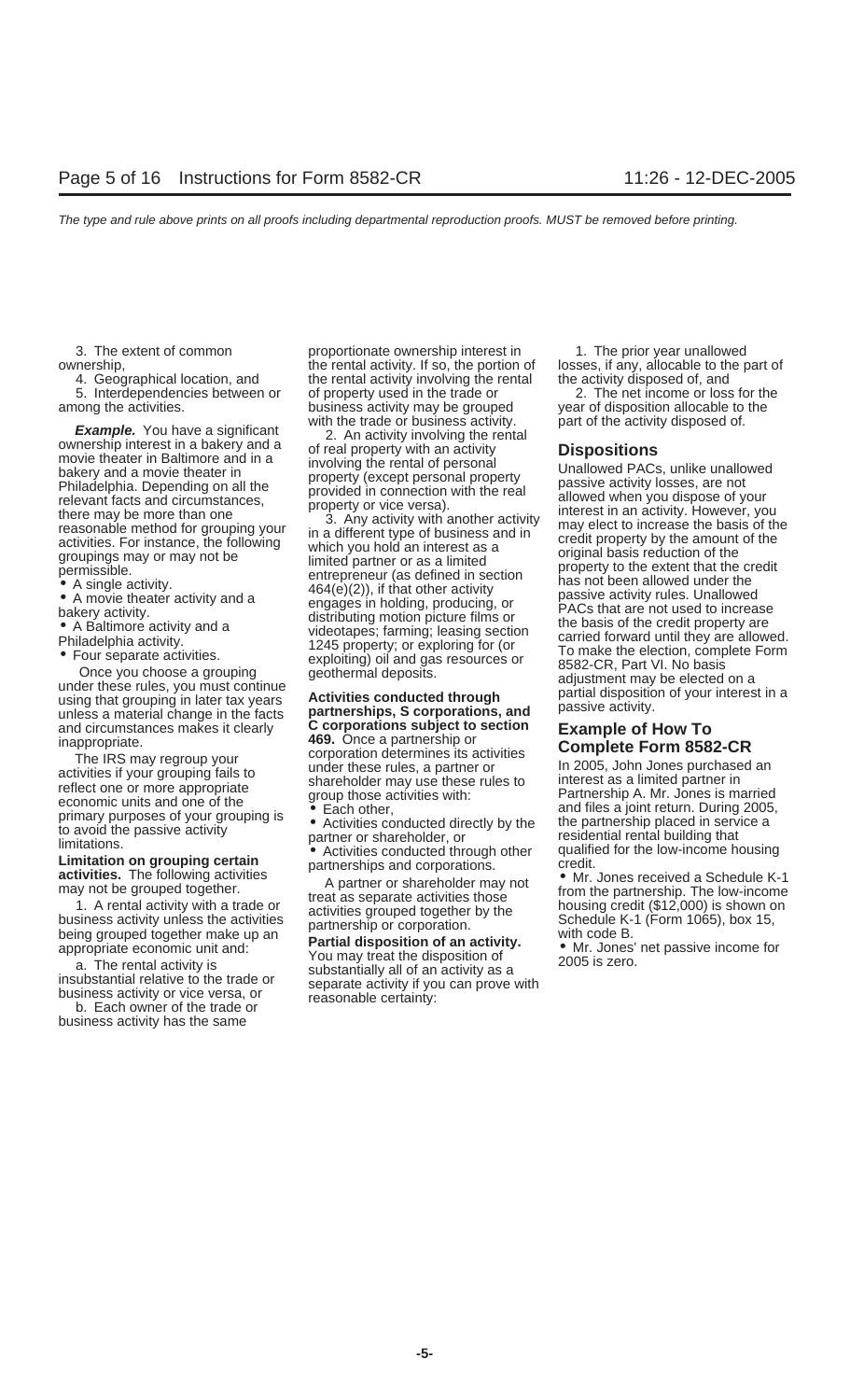Step 1. Mr. Jones will need the following forms to report the low-income housing credit:

- **Form 8586,** Low-Income Housing Credit.
- **Form 8582-CR,** Passive Activity Credit Limitations.

Mr. Jones follows the instructions for code B on Schedule K-1, box 15, and enters the employer identification number (EIN) of the partnership and the \$12,000 low-income housing credit on Form 8586, line 4, and completes line 5.

|        | 8586                          | <b>Low-Income Housing Credit</b>                                                                     |   | OMB No. 1545-0984  |
|--------|-------------------------------|------------------------------------------------------------------------------------------------------|---|--------------------|
|        |                               |                                                                                                      |   |                    |
|        | Department of the Treasury    | See instructions on back.                                                                            |   | Attachmen          |
|        | Internal Revenue Service (99) | $\blacktriangleright$ Attach to your tax return.                                                     |   | Sequence No. 36a   |
|        | Name(s) shown on return       |                                                                                                      |   | Identifying number |
|        | John and Mary Jones           |                                                                                                      |   | 123-00-4567        |
| Part I |                               | <b>Current Year Credit</b>                                                                           |   |                    |
|        |                               | Number of Forms 8609-A attached.                                                                     |   |                    |
| 2      |                               | Has there been a decrease in the qualified basis of any buildings since the close of the preceding   |   |                    |
|        |                               | tax year? $\Box$ Yes $\Box$ No If "Yes," enter the building identification numbers (BINs) of the     |   |                    |
|        |                               | buildings that had a decreased basis. If you need more space, attach a schedule.                     |   |                    |
|        |                               | (i) $\cdots$ (ii) $\cdots$ (ii) $\cdots$ (iii) $\cdots$<br>(iv)                                      |   |                    |
| 3      |                               | Current year credit from attached Form(s) 8609-A (see instructions).                                 | 3 |                    |
| 4      |                               | Low-income housing credits from pass-through entities (if more than one entity, see instructions):   |   |                    |
|        | If you are a-                 | Then enter the total of the current year credits from-                                               |   |                    |
|        | a Shareholder                 | Schedule K-1 (Form 1120S), box 13, codes A and B                                                     |   |                    |
|        | <b>b</b> Partner              | Schedule K-1 (Form 1065), box 15, codes A and B, or<br>5566650<br>Schedule K-1 (Form 1065-B), box 8  | 4 | 12.000             |
|        | c Beneficiary                 | EIN of pass-through entity<br>Schedule K-1 (Form 1041), box 13, code A                               |   |                    |
| 5      |                               | Add lines 3 and 4. See instructions to find out if you complete lines 6 through 17 or file Form 3800 | 5 | 12,000             |
|        |                               | <b>Current year credit or passive activity credit (see instructions).</b>                            | 6 |                    |

Step 2. Form 8586, line 7, asks for the passive activity credit for 2005. The amount is figured on Form 8582-CR and the worksheets. Worksheet 3 of Form 8582-CR is used for post-1989 low-income housing credits.

## **Worksheet 3 for Lines 3a and 3b**

(keep for your records)

|                                                         |             |                                       |                                               | INCOP IOI YOUI ICCOIDD    |  |
|---------------------------------------------------------|-------------|---------------------------------------|-----------------------------------------------|---------------------------|--|
| <b>Name of Activity</b>                                 | <b>From</b> | <b>Current Year</b><br><b>Credits</b> | <b>Prior Year</b><br><b>Unallowed Credits</b> | <b>Total Credits</b>      |  |
|                                                         | Form        | (a) Credit line 3a                    | (b) Credit line 3b                            | (c) Add cols. (a) and (b) |  |
| Partnership A                                           | 8586        | 12,000                                |                                               |                           |  |
|                                                         |             |                                       |                                               |                           |  |
|                                                         |             |                                       |                                               |                           |  |
|                                                         |             |                                       |                                               |                           |  |
|                                                         |             |                                       |                                               |                           |  |
| <b>Total.</b> Enter on lines 3a and 3b of Form 8582-CR. |             | 12,000                                |                                               |                           |  |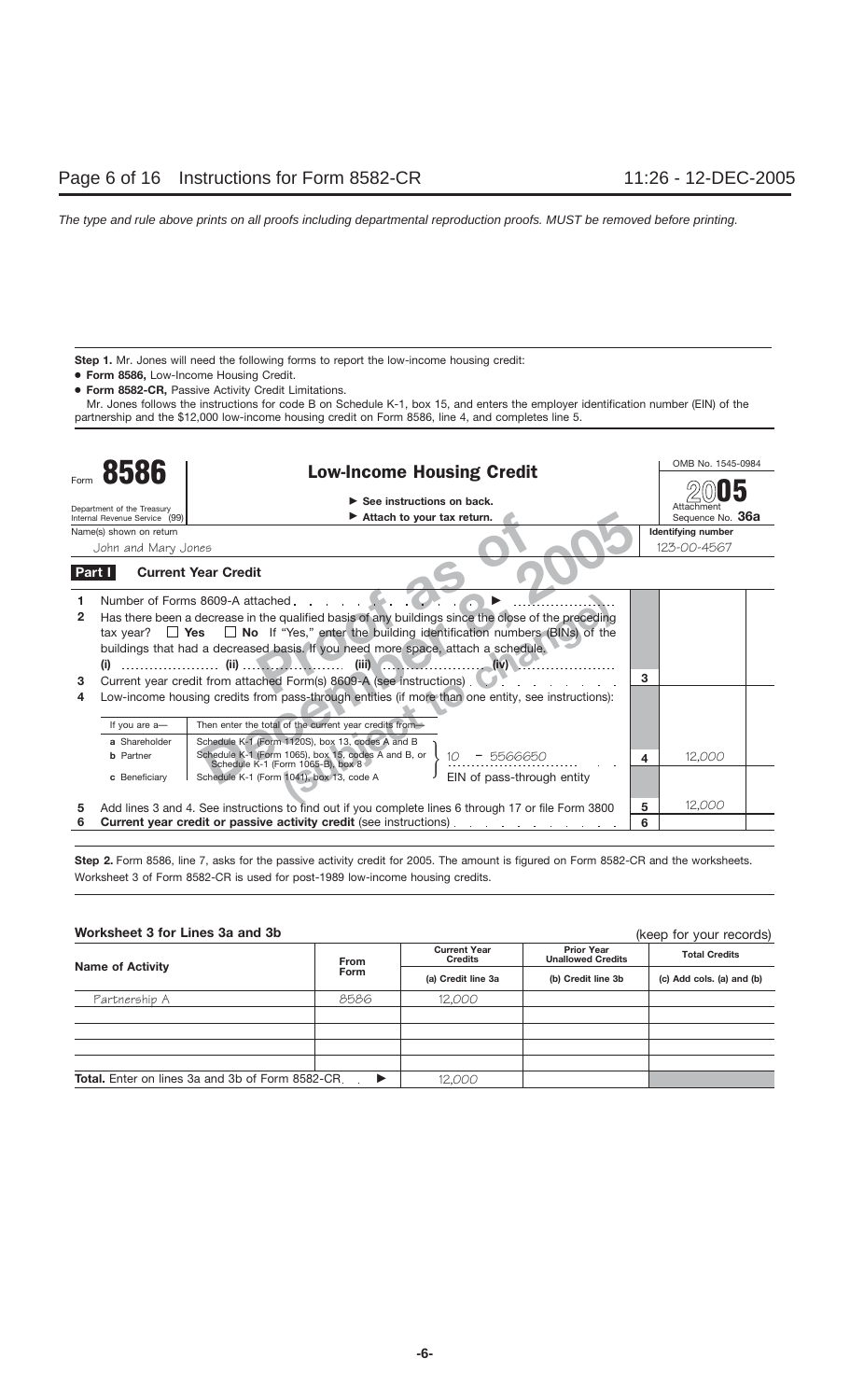**Step 3.** Mr. Jones follows the instructions for Worksheet 3 and enters the total credits from column (a) of that worksheet on Form 8582-CR, line 3a. He enters the total credits on line 3c and completes lines 5 through 7. Mr. Jones can skip Parts II and III and go to Part IV because the only credit he has is from a post-1989 low-income housing credit. He must also complete the computation for line 35 in the instructions to get the amount to enter on line 35 of the form (see page 8).

| Form                                                                                                         | <b>8582-CR</b>                       | <b>Passive Activity Credit Limitations</b>                                                                                                                                                   |                                |                | OMB No. 1545-1034             |
|--------------------------------------------------------------------------------------------------------------|--------------------------------------|----------------------------------------------------------------------------------------------------------------------------------------------------------------------------------------------|--------------------------------|----------------|-------------------------------|
|                                                                                                              |                                      | $\triangleright$ See separate instructions.                                                                                                                                                  |                                |                |                               |
| Department of the Treasury<br>$\blacktriangleright$ Attach to Form 1040 or 1041.<br>Internal Revenue Service |                                      |                                                                                                                                                                                              |                                |                | Attachment<br>Sequence No. 89 |
|                                                                                                              | Name(s) shown on return              |                                                                                                                                                                                              |                                |                | Identifying number            |
|                                                                                                              | John and Mary Jones                  |                                                                                                                                                                                              |                                |                | 123-00-4567                   |
| Part I                                                                                                       |                                      | 2005 Passive Activity Credits                                                                                                                                                                |                                |                |                               |
|                                                                                                              |                                      | Caution: If you have credits from a publicly traded partnership, see Publicly Traded Partnerships (PTPs) on page 15<br>of the instructions.                                                  |                                |                |                               |
|                                                                                                              |                                      | Credits From Rental Real Estate Activities With Active Participation (Other Than Rehabilitation<br>Credits and Low-Income Housing Credits) (See Lines 1a through 1c on page 9.)              |                                |                |                               |
|                                                                                                              |                                      | 1a Credits from Worksheet 1, column (a)                                                                                                                                                      | 1a                             |                |                               |
|                                                                                                              |                                      | <b>b</b> Prior year unallowed credits from Worksheet 1, column (b)                                                                                                                           | 1b                             |                |                               |
|                                                                                                              |                                      |                                                                                                                                                                                              |                                | 1c             |                               |
|                                                                                                              | (See Lines 2a through 2c on page 9.) | Rehabilitation Credits From Rental Real Estate Activities and Low-Income Housing Credits for<br>Property Placed in Service Before 1990 (or From Pass-Through Interests Acquired Before 1990) | 2a                             |                |                               |
|                                                                                                              |                                      | 2a Credits from Worksheet 2, column (a)<br><b>b</b> Prior year unallowed credits from Worksheet 2, column (b)                                                                                | 2b                             |                |                               |
|                                                                                                              |                                      | c Add lines 2a and 2b. $\ldots$ $\ldots$ $\ldots$ $\ldots$ $\ldots$ $\ldots$ $\ldots$ $\ldots$ $\ldots$ $\ldots$                                                                             |                                | 2c             |                               |
|                                                                                                              | <b>3c</b> on page 9.)                | Low-Income Housing Credits for Property Placed in Service After 1989 (See Lines 3a through                                                                                                   |                                |                |                               |
|                                                                                                              |                                      | <b>3a</b> Credits from Worksheet 3, column (a)<br><b>b</b> Prior year unallowed credits from Worksheet 3, column (b)                                                                         | 12,000<br>3a<br>3 <sub>b</sub> | 3c             | 12,000                        |
|                                                                                                              |                                      | All Other Passive Activity Credits (See Lines 4a through 4c on page 9.)                                                                                                                      |                                |                |                               |
|                                                                                                              |                                      | <b>4a</b> Credits from Worksheet 4, column (a)<br><b>b</b> Prior year unallowed credits from Worksheet 4, column (b)                                                                         | 4a<br>4b                       | 4c             |                               |
| 5                                                                                                            |                                      |                                                                                                                                                                                              |                                | 5              | 12,000                        |
| 6                                                                                                            |                                      |                                                                                                                                                                                              |                                | 6              | $-() -$                       |
| 7                                                                                                            |                                      | Subtract line 6 from line 5. If line 6 is more than or equal to line 5, enter -0- and see page 10                                                                                            |                                | $\overline{7}$ | 12,000                        |
|                                                                                                              |                                      | Note: If your filing status is married filing separately and you lived with your spouse at any time<br>during the year, do not complete Part II, III, or IV. Instead, go to line 37.         |                                |                |                               |
|                                                                                                              |                                      |                                                                                                                                                                                              |                                |                |                               |
|                                                                                                              | Part IV                              | Special Allowance for Low-Income Housing Credits for Property Placed in Service After 1989<br>Note: Complete this part only if you have an amount on line 3c. Otherwise, go to Part V.       |                                |                |                               |
|                                                                                                              |                                      | 21 If you completed Part III, enter the amount from line 19. Otherwise subtract line 16 from line 7                                                                                          |                                | 31             | 12,000                        |

| 31 If you completed Part III, enter the amount from line 19. Otherwise, subtract line 16 from line 7                                                                                                                                     | 31  | 12,000 |  |
|------------------------------------------------------------------------------------------------------------------------------------------------------------------------------------------------------------------------------------------|-----|--------|--|
|                                                                                                                                                                                                                                          | 32  | -0-    |  |
| 33 Subtract line 32 from line 31. If zero, enter -0- here and on line 36                                                                                                                                                                 | 33  | 12,000 |  |
| 34 Enter the smaller of line 3c or line 33 results and a series of the smaller of line 3c or line 3c or line 3c                                                                                                                          | -34 | 12,000 |  |
| 35 Tax attributable to the remaining special allowance (see page 12) $\ldots$ $\ldots$ $\ldots$ $\ldots$                                                                                                                                 |     | 8,250  |  |
|                                                                                                                                                                                                                                          |     |        |  |
| <b>36</b> Enter the <b>smaller</b> of line 34 or line 35 enter and the state of the state of the state of the state of the state of the state of the state of the state of the state of the state of the state of the state of the state | 36  | 8.250  |  |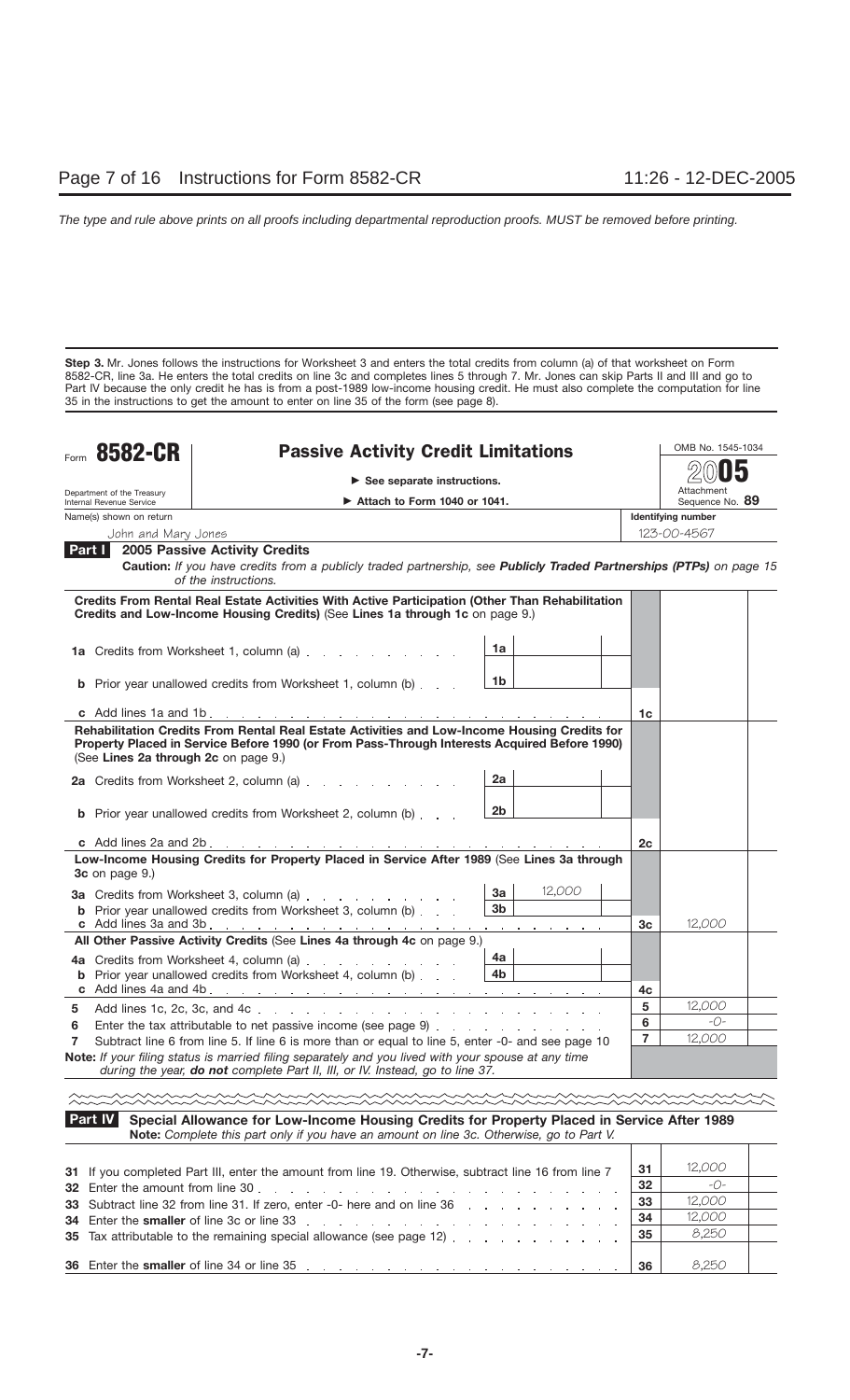## **Line 35 computation:**

| <b>Line 35.</b> Figure the tax attributable to the remaining special allowance as follows:                                                                                                                                                                                                                                                       |        |  |  |  |  |  |
|--------------------------------------------------------------------------------------------------------------------------------------------------------------------------------------------------------------------------------------------------------------------------------------------------------------------------------------------------|--------|--|--|--|--|--|
|                                                                                                                                                                                                                                                                                                                                                  |        |  |  |  |  |  |
| <b>B.</b> Tax on line A. For Form 1040, use the Tax Table, Tax Computation Worksheet, the Qualified Dividends and Capital Gain Tax<br>Worksheet, or the Schedule D Worksheet, whichever applies. For Form 1041, use the Tax Rate Schedules, the Qualified Dividends                                                                              | 81.675 |  |  |  |  |  |
| C. Enter \$25,000 (\$12,500 if married filing separate return and you and your spouse lived apart at<br>25,000<br>all times during the year) entertainment of the state of the state of the state of the state of the state of the state of the state of the state of the state of the state of the state of the state of the state of the state |        |  |  |  |  |  |
| <b>D.</b> Enter amount, if any, from Form 8582, line 10 $\frac{-O-1}{2}$                                                                                                                                                                                                                                                                         |        |  |  |  |  |  |
|                                                                                                                                                                                                                                                                                                                                                  |        |  |  |  |  |  |
|                                                                                                                                                                                                                                                                                                                                                  |        |  |  |  |  |  |
| 280,000<br><b>G.</b> Subtract line F from line A reader a reader a reader and reader and reader and reader and reader and reader that is a reader of $\sim$                                                                                                                                                                                      |        |  |  |  |  |  |
| H. Tax on line G. For Form 1040, use the Tax Table, Tax Computation Worksheet, the Qualified Dividends and Capital Gain Tax<br>Worksheet, or the Schedule D Worksheet, whichever applies. For Form 1041, use the Tax Rate Schedules, the Qualified Dividends                                                                                     | 73.425 |  |  |  |  |  |
|                                                                                                                                                                                                                                                                                                                                                  | 8,250  |  |  |  |  |  |
| <b>J.</b> Add lines 16 and 30 of Form 8582-CR and enter the total enter the total enter the content of the content of the total enter the total enter the content of the content of the content of the total enter the content of t                                                                                                              | $-0-$  |  |  |  |  |  |
| K. Tax attributable to the remaining special allowance. Subtract line J from line I.Enter the result on Form 8582-CR, line 35                                                                                                                                                                                                                    | 8.250  |  |  |  |  |  |

**Note:** *When using taxable income in the above computation, it is not necessary to refigure items that are based on a percentage of adjusted gross income.*

**Step 4.** Mr. Jones completes Form 8582-CR, Part V.

| <b>Part V</b><br><b>Passive Activity Credit Allowed</b>                                                                                                                                                                                                                                                    |     |       |  |
|------------------------------------------------------------------------------------------------------------------------------------------------------------------------------------------------------------------------------------------------------------------------------------------------------------|-----|-------|--|
| 37 Passive Activity Credit Allowed. Add lines 6, 16, 30, and 36. See page 12 to find out how to<br>report the allowed credit on your tax return and how to allocate allowed and unallowed credits if<br>you have more than one credit or credits from more than one activity. If you have any credits from |     |       |  |
| a publicly traded partnership, see Publicly Traded Partnerships (PTPs) on page 15.                                                                                                                                                                                                                         | -37 | 8.250 |  |

**Step 5.** After completing Form 8582-CR, Mr. Jones determines his allowed and unallowed credit. Because he has only one type of credit from a single passive activity, his allowed low-income housing credit for 2005 is the amount on line 37, or \$8,250. His unallowed credit of \$3,750 is determined by subtracting the allowed credit on line 37 from the total credit on line 5 (\$12,000 – \$8,250).

**Step 6.** Mr. Jones enters the allowed passive activity credit of \$8,250 on Form 8586, line 6, and completes Part II of that form according to the instructions for Form 8586. The unallowed credit of \$3,750 is carried forward and used to figure the passive activity credit allowed for 2006.

|                                                                     |                                                    |                                                                                                                                                                                                                                                                                                                                                                                                                                                                                                                                                            |              | OMB No. 1545-0984              |  |
|---------------------------------------------------------------------|----------------------------------------------------|------------------------------------------------------------------------------------------------------------------------------------------------------------------------------------------------------------------------------------------------------------------------------------------------------------------------------------------------------------------------------------------------------------------------------------------------------------------------------------------------------------------------------------------------------------|--------------|--------------------------------|--|
| 8586<br>Department of the Treasury<br>Internal Revenue Service (99) |                                                    | <b>Low-Income Housing Credit</b><br>$\triangleright$ See instructions on back.<br>Attach to your tax return.                                                                                                                                                                                                                                                                                                                                                                                                                                               |              | Attachment<br>Sequence No. 36a |  |
|                                                                     | Name(s) shown on return                            |                                                                                                                                                                                                                                                                                                                                                                                                                                                                                                                                                            |              | <b>Identifying number</b>      |  |
|                                                                     | John and Mary Jones                                |                                                                                                                                                                                                                                                                                                                                                                                                                                                                                                                                                            |              | 123-00-4567                    |  |
| Part I                                                              |                                                    | <b>Current Year Credit</b>                                                                                                                                                                                                                                                                                                                                                                                                                                                                                                                                 |              |                                |  |
| 2<br>3<br>4                                                         |                                                    | Number of Forms 8609-A attached.<br>Has there been a decrease in the qualified basis of any buildings since the close of the preceding<br>tax year? $\Box$ Yes $\Box$ No If "Yes," enter the building identification numbers (BINs) of the<br>buildings that had a decreased basis. If you need more space, attach a schedule.<br>(iii)<br>Current year credit from attached Form(s) 8609-A (see instructions).<br>and the state of the state of the<br>Low-income housing credits from pass-through entities (if more than one entity, see instructions): | $\mathbf{B}$ |                                |  |
|                                                                     | If you are a-                                      | Then enter the total of the current year credits from-                                                                                                                                                                                                                                                                                                                                                                                                                                                                                                     |              |                                |  |
|                                                                     | a Shareholder<br><b>b</b> Partner<br>c Beneficiary | Schedule K-1 (Form 1120S), box 13, codes A and B<br>Schedule K-1 (Form 1065), box 15, codes A and B, or<br>5566650<br>Schedule K-1 (Form 1065-B), box 8<br>EIN of pass-through entity<br>Schedule K-1 (Form 1041), box 13, code A                                                                                                                                                                                                                                                                                                                          | 4            | 12,000                         |  |
| 5                                                                   |                                                    | Add lines 3 and 4. See instructions to find out if you complete lines 6 through 17 or file Form 3800                                                                                                                                                                                                                                                                                                                                                                                                                                                       | 5            | 12,000                         |  |
| 6                                                                   |                                                    | Current year credit or passive activity credit (see instructions).<br>the contract of the contract of                                                                                                                                                                                                                                                                                                                                                                                                                                                      | 6            | 8,250                          |  |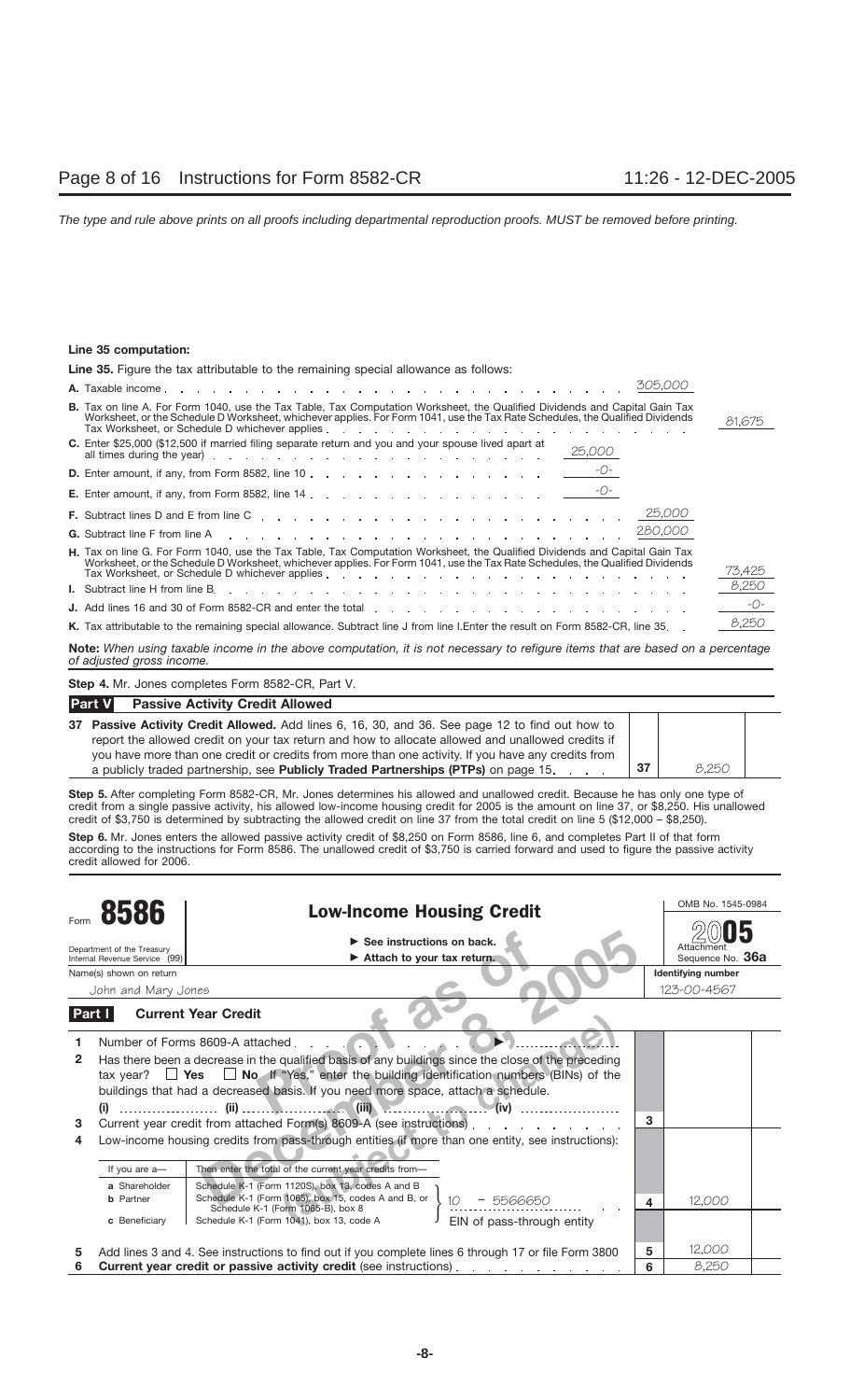the credits are from more than one in the 2004 Instructions for Form<br>
activity or are of more than one type,<br>
separate the credits by activity or type unallowed credits in column (b) of worksheet 3 instead of Worksheet 2. example of the credits by activity or type unallowed credits in column (b) of<br>
Separate the credits by activity or type Worksheet 1, 2, 3, or 4, whichever Worksheet 3 instead of Worksheet 2.<br>
Worksheet 1, 2, 3, or 4, which

housing credit from one activity and a **Part I-2005 Passive** entity, use Worksheet 3 only if you<br>research credit from a different research credit from one activity and a<br>
research credit from a different<br>
activity. Enter the low-income housing **Activity Credits** pass-through entity after 1989. activity. Enter the low-income housing<br>credit in column (a) of Worksheet 2 or credit in column (a) of Worksheet 2 or<br>3 and make a separate entry for the from passive activities to determine if *Worksheet 4, but not in*<br>research credit in column (a) of you have a PAC for 2005.

Form 8835, Renewable Electricity, See Special Allowance for Rental 3a and 3b.<br> **Form 8835, Renewable Electricity,** Real Estate Activities on page 3.<br> **Refined Coal, and Indian Coal Real Estate Activities on page 3.**<br> **Pr Production Credit.** Enter the credits If you are married filing a must include on lines 4a through 4 from Form 8835, line 25 in column (a) Separate return and lived with credits from passive activities that

year unallowed credit from a single estate activities or low-income line 6 and go on to line 7.

passive activity, figure your prior year housing credits for property placed in<br>
Specific Instructions<br>
37 of your 2004 Form 8582-CR from credits from those activities on lines 37 of your 2004 Form 8582-CR from<br>line 5 of your 2004 Form 8582-CR.

Convert any current year of the convert any current year and the stream of the convert any current year unallowed credits are the amounts and 2b.<br>
expenditures into credits before shown in column (b) of Worksheet 9 beginni

and Renewal Community<br>
and Renewal Community<br>
Employment Credit. Enter the activity, include the credits in<br>
Worksheet 4, not in Worksheet 1. amounts to enter on lines 4a and 4b.

column (a) of Worksheet 1 or 4. **Note.** You may take credits that **Line 6.** If Form 8582, line 4, shows **Form 8907, Nonconventional** arose in a prior tax year (other than net income or you did not complete **Source Fuel Credit.** Enter the low-income housing and rehabilitation Form 8582 because you had net credits from Form 8907 line 15 in credits) under the special allowance passive income you must figure credits from Form 8907, line 15, in credits) under the special allowance passive income, you must figure the column (a) of Worksheet 4. column (a) of Worksheet 4.

**Current Year Credits**<br>Cherwise, your prior year figure the amounts to enter on lines

**Example.** You have a low-income come corporation, or other pass-through

Worksheet 4.<br> **Evention 3800, General Business**<br> **Evention 3800, General Business**<br> **Evention 3800, General Business**<br> **Evention 2016**<br> **Credit.** Enter the credits from Form<br> **Solo**, line 3 in column (a) of<br> **OF** the credi

From Credit. Enter the credits of the market market market market instance on the credits from and from Form 8835, line 25 in column (a) separate return and lived with credits from passive activities that of Worksheets 1, **Form 8844, Empowerment Zone** during the year, even if you actively vere not entered on Worksheets 1, 2,<br>**Form 8844, Empowerment Zone** during the year, even if you actively or 3. Trusts must include credits from<br>**and Renew** 

Column (a) of Worksheet 4.<br> **Prior Year Unallowed**<br> **Prior Year Unallowed**<br>
To figure this year's PAC, you must<br>
To figure this year's PAC, you must<br>
To figure this year's PAC, you must<br>
To figure this year's PAC, you must ars and carried forward to this year. aqualifying estates who had and the computation on page 10. If you had a<br>If you had only one type of prior and rehabilitation credits from rental real and the passive activity loss, e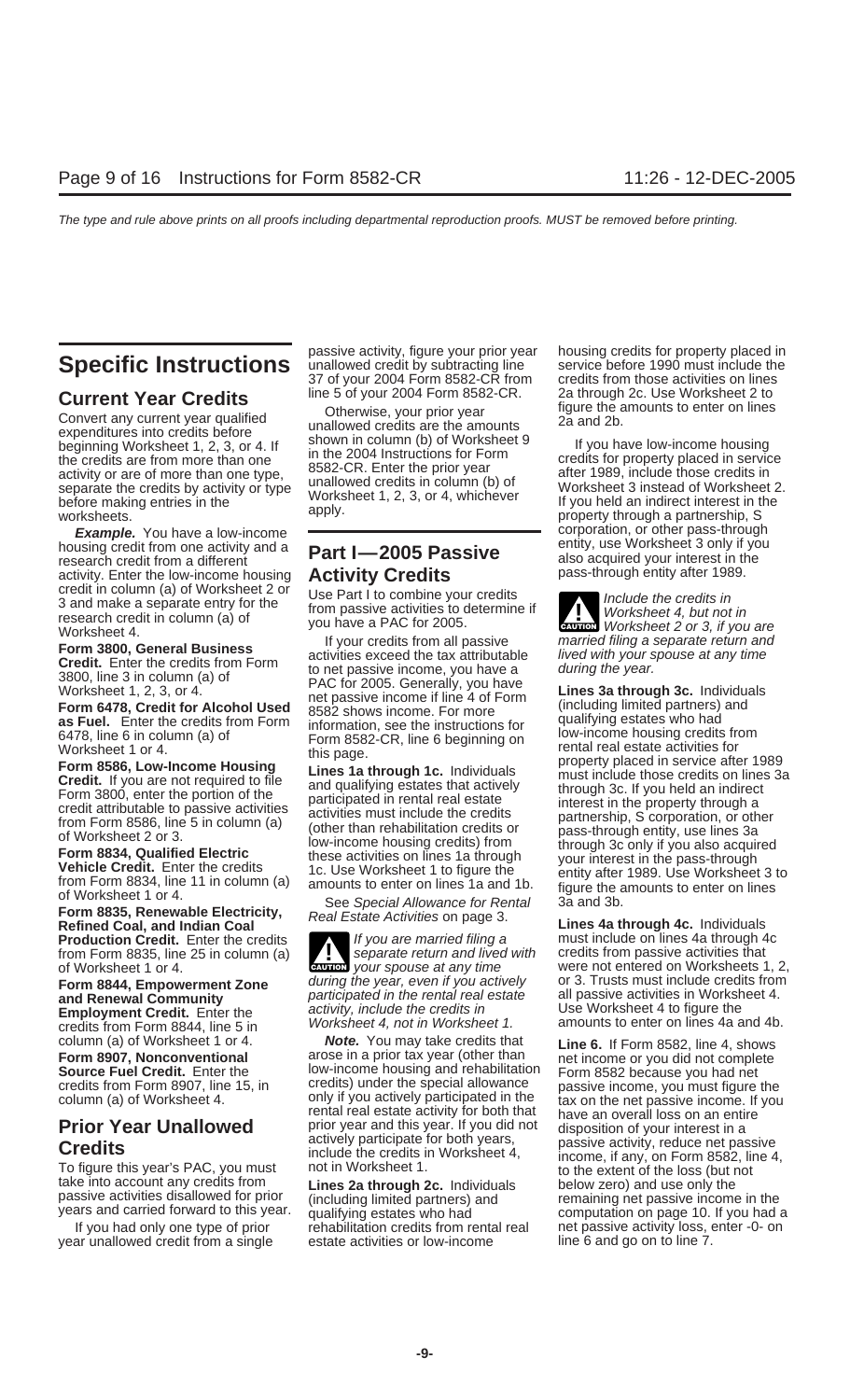| A. Taxable income<br>including net<br>passive income                                                                                                          |
|---------------------------------------------------------------------------------------------------------------------------------------------------------------|
| <b>B.</b> Tax on line $A^*$                                                                                                                                   |
| C. Taxable income without<br>net passive income                                                                                                               |
| <b>D.</b> Tax on line $C^*$                                                                                                                                   |
| <b>E.</b> Subtract line D from line B<br>and enter the result on<br>Form 8582-CR, line $6 \ldots \ldots$                                                      |
| * For Form 1040, use the Tax Table, Tax Computation<br>Worksheet, the Qualified Dividends and Capital Gain<br>Tax Worksheet, or the Schedule D Tax Worksheet, |

Figure the tax on net passive credits from passive activities are **Line 9.** Married persons filing

# **Part II—Special** and and and go to line 17. **Killowance for Rental**

Worksheet, the Qualified Dividends and Capital Gain<br>
Tax Worksheet, or the Schedule D Tax Worksheet,<br>
Schedules, Qualified Dividends Tax Worksheet, or<br>
Schedule D, whichever applies.<br>
Schedule D, whichever applies.<br>
Schedu **ENTION** with their spouses at any time

the above computation, it is not<br>necessary to refigure items that are<br>based on a percentage of adjusted<br>gross income.<br>**Line 7.** If line 7 is zero because the you actively participated (other than<br>veral real estate activiti you actively participated (other than security<br>rehabilitation credits and low-income benefits, tax on the net passive income on line rehabilitation credits and low-income benefits,<br>6 is greater than your credits from housing credits). See *Rental Activities* • The deduction allowed under 6 is greater than your credits from housing credits). See Rental Activities passive activities on line 5, all your on page 2 for details. Section 219 for contributions to IRAs

income as follows.<br>allowed. In this case, enter the separate returns who lived apart from<br>amount from line 5 on line 37 and their spouses at all times during the mount from line 5 on line 37 and their spouses at all times during the port the credits on the forms year must enter \$75,000 on line 9 ormally used. Do not complete instead of \$150,000. Married person passive income ..... normally used. Do not complete instead of \$150,000. Married persons filing separate returns who lived with their spouses at any time during the year are not eligible for the special<br>allowance. They must enter -0- on

> **and warrow is a result on the result on the result of the results of the results of the results of the results**<br>**Real Estate Activities** aross income combine all the gross income, combine all the<br>amounts used to figure adjusted **The Active Participation** all allowing used to figure adjusted **Notable** and **Reset to Figure and the figure and to figure** and the into **Notable**

**Note.** When using taxable income in their spouses at any time<br>the above computation, it is not the above computation, it is not the above computation, it is not the above complete Part II.

Lines 1a and 1b. Use Worksheet 1 to figure the amounts to enter on lines 1a and 1b. Use line 1a for credits from rental real estate activities with active participation for the current year and line 1b for prior year unallowed credits from rental real estate activities with active participation in both the prior year in which the credit arose and the current year. See *Special Allowance for Rental Real Estate Activities* on page 3 for a definition of active participation.

After you complete the worksheet below, enter the totals of columns (a) and (b) on the corresponding lines of Form 8582-CR and then complete line 1c.

**Note.** Rehabilitation credits from rental real estate activities and low-income housing credits must be entered in Worksheet 2 or 3, whichever applies, even if you actively participated in the activity.

## **Worksheet 1 for Lines 1a and 1b** (keep for your records)

|                                                         |             |                                       |                                               | $\frac{1}{2}$             |  |
|---------------------------------------------------------|-------------|---------------------------------------|-----------------------------------------------|---------------------------|--|
| <b>Name of Activity</b>                                 | <b>From</b> | <b>Current Year</b><br><b>Credits</b> | <b>Prior Year</b><br><b>Unallowed Credits</b> | <b>Total Credits</b>      |  |
|                                                         | <b>Form</b> | (a) Credit line 1a                    | (b) Credit line 1b                            | (c) Add cols. (a) and (b) |  |
|                                                         |             |                                       |                                               |                           |  |
|                                                         |             |                                       |                                               |                           |  |
|                                                         |             |                                       |                                               |                           |  |
|                                                         |             |                                       |                                               |                           |  |
|                                                         |             |                                       |                                               |                           |  |
| <b>Totals.</b> Enter on lines 1a and 1b of Form 8582-CR |             |                                       |                                               |                           |  |

**Lines 2a and 2b.** Use Worksheet 2 to figure the amounts to enter on lines 2a and 2b. Use line 2a for rehabilitation credits and low-income housing credits from rental real estate activities for the current year and line 2b for prior year unallowed credits from those activities. However, use Worksheet 3 instead of Worksheet 2 if you have any low-income housing credits for property placed in service after 1989. If you held an indirect interest in the property through a partnership, S corporation, or other pass-through entity, use Worksheet 3 only if you also acquired your interest in the pass-through entity after 1989. Use this worksheet if you do not meet both requirements.

After you complete the worksheet below, enter the totals of columns (a) and (b) on the corresponding lines of Form 8582-CR and then complete line 2c.

## **Worksheet 2 for Lines 2a and 2b**

|  |  |  | (keep for your records) |
|--|--|--|-------------------------|
|--|--|--|-------------------------|

| <b>Name of Activity</b>                                 | <b>From</b> | <b>Current Year</b><br><b>Credits</b> | <b>Prior Year</b><br><b>Unallowed Credits</b> | <b>Total Credits</b>      |  |  |
|---------------------------------------------------------|-------------|---------------------------------------|-----------------------------------------------|---------------------------|--|--|
|                                                         | <b>Form</b> | (a) Credit line 2a                    | (b) Credit line 2b                            | (c) Add cols. (a) and (b) |  |  |
|                                                         |             |                                       |                                               |                           |  |  |
|                                                         |             |                                       |                                               |                           |  |  |
|                                                         |             |                                       |                                               |                           |  |  |
|                                                         |             |                                       |                                               |                           |  |  |
|                                                         |             |                                       |                                               |                           |  |  |
| <b>Totals.</b> Enter on lines 2a and 2b of Form 8582-CR |             |                                       |                                               |                           |  |  |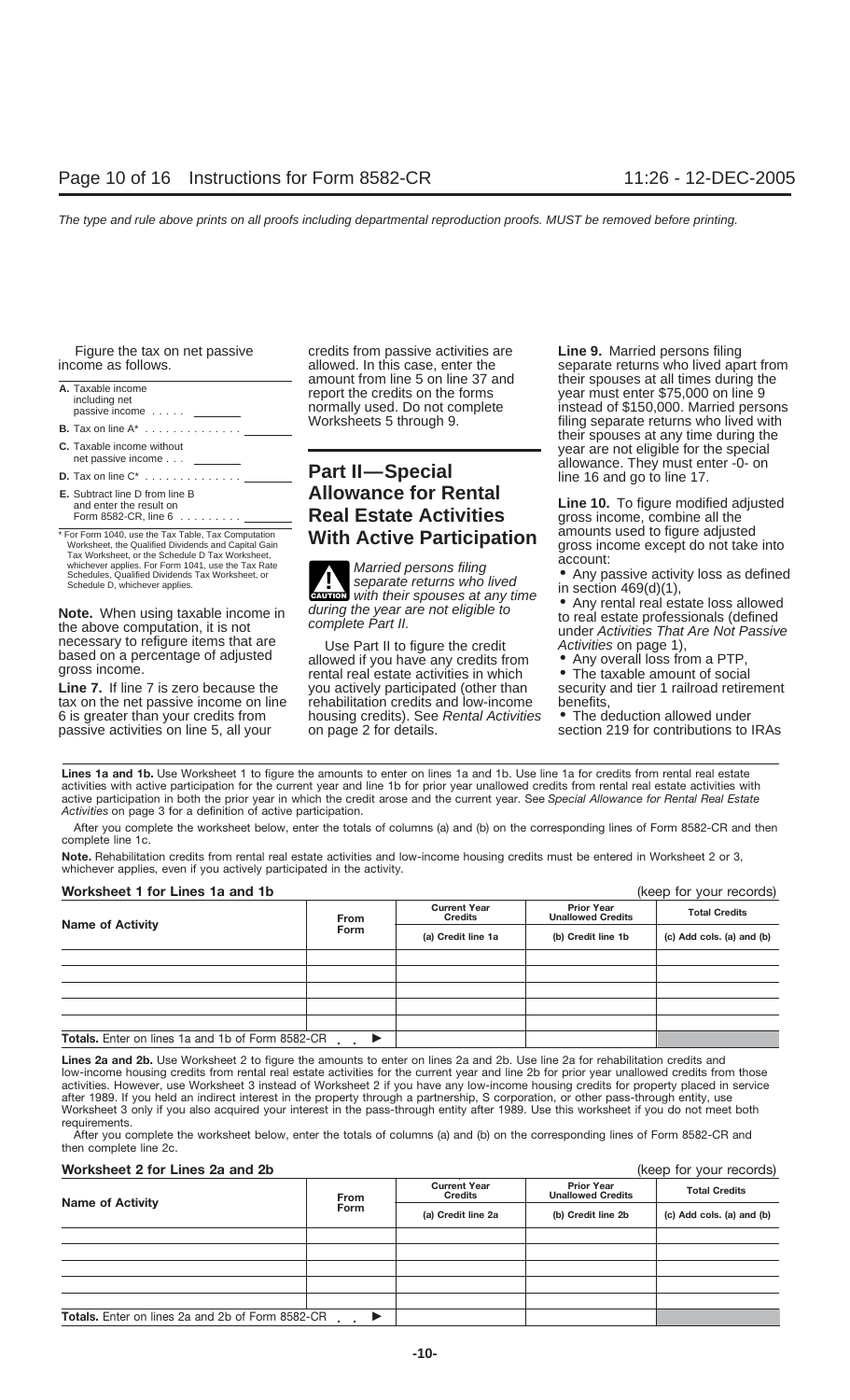and certain other qualified retirement Pub. 925 or Temporary Regulations spouses at any time during the year<br>section 1.469-2T(f) and Regulations are not eligible for the special

• The domestic production activities section  $1.469-2(f)$ . allowance. They must enter deduction,  $\frac{1.469-2(f)}{2}$  or  $\frac{1}{2}$  inter  $\frac{1}{2}$  line 16 and go to line 17.

- 
- 

Include in modified adjusted gross<br>income any portfolio income and<br>expenses that are clearly and directly<br>allocable to portfolio income. Also<br>include any income that is treated as<br>include any income that is treated as<br>incl nonpassive income, such as overall **Line 12.** Do not enter more than gain from a PTP and net income from \$12,500 on line 12 if you are married gain from a PTP and net income from \$12,500 on line 12 if you are married **Note.** When using taxable income in an activity or item of property subject filing a separate return and you and to the recharacterization of passive your spouse lived apart at all times to the recharacterization of passive your spouse lived apart at all times necessary to refigure items that are<br>income rules. For information on during the year. Married persons filing based on a percentage of adjusted income rules. For information on during the year. Married persons filing based on a percentage of a percentage<br>
recharacterization of income, see separate returns who lived with their gross income.

plans,<br>• Section 1.469-2T(f) and Regulations are not eligible for the special<br>• The domestic production activities section 1.469-2(f). The allowance. They must enter -0- on

deduction,<br>
■ The deduction allowed for one-half<br>
of self-employment taxes, gross income, any overall loss from<br>
■ The exclusion from income of and entire disposition of an interest in<br>
■ The exclusion from income of an e • The exclusion from income of an entire disposition of an interest in<br>interest from series EE and I U.S. a passive activity is taken into<br>gaving bonds used to pay bigber<br>account as a nonpassive loss if you Savings bonds used to pay higher do not have any net passive loss if you<br>
education expenses,<br>
• The exclusion of amounts received after combining net income and<br>
under an employer's adoption (that is, Form 8582, line 4 is assistance program,<br>● The student loan interest zero). If you do have net passive<br>deduction. or **E.** Tax on line one when you combine the ne Income when you combine the net<br>deduction, or **F.** Subtract line E from a from all other<br>The tuition and fees deduction. losses and net income from all other<br>passive activities, the overall loss

separate returns who lived with their

| A. Taxable income                                                                                                                                                                                                 |  |
|-------------------------------------------------------------------------------------------------------------------------------------------------------------------------------------------------------------------|--|
|                                                                                                                                                                                                                   |  |
| C. Enter amount from Form<br>8582-CR, line 14                                                                                                                                                                     |  |
| <b>D.</b> Subtract line C from line A                                                                                                                                                                             |  |
|                                                                                                                                                                                                                   |  |
| <b>F.</b> Subtract line E from line B<br>and enter the result on<br>Form 8582-CR. line $15$ $\ldots$ $\ldots$                                                                                                     |  |
| * For Form 1040, use the Tax Table, Tax Computation<br>Worksheet, the Qualified Dividends and Capital Gain<br>Tax Worksheet, or the Schedule D Tax Worksheet,<br>whichever annlies For Form 1041 use the Tay Rate |  |

Lines 3a and 3b. Use Worksheet 3 to figure the amounts to enter on lines 3a and 3b for low-income housing credits for property placed in service after 1989. If you held an indirect interest in the property through a partnership, S corporation, or other pass-through entity, use Worksheet 3 only if you also acquired your interest in the pass-through entity after 1989. Use line 3a for the current year credits and line 3b for prior year unallowed credits for those activities.

After you complete the worksheet below, enter the totals of columns (a) and (b) on the corresponding lines of Form 8582-CR and then complete line 3c.

## **Worksheet 3 for Lines 3a and 3b**

| $\frac{1}{2}$                                           |                       |                                       |                                               |                           |  |
|---------------------------------------------------------|-----------------------|---------------------------------------|-----------------------------------------------|---------------------------|--|
|                                                         | <b>From</b>           | <b>Current Year</b><br><b>Credits</b> | <b>Prior Year</b><br><b>Unallowed Credits</b> | <b>Total Credits</b>      |  |
| <b>Name of Activity</b>                                 | <b>Form</b>           | (a) Credit line 3a                    | (b) Credit line 3b                            | (c) Add cols. (a) and (b) |  |
|                                                         |                       |                                       |                                               |                           |  |
|                                                         |                       |                                       |                                               |                           |  |
|                                                         |                       |                                       |                                               |                           |  |
|                                                         |                       |                                       |                                               |                           |  |
|                                                         |                       |                                       |                                               |                           |  |
| <b>Totals.</b> Enter on lines 3a and 3b of Form 8582-CR | $\blacktriangleright$ |                                       |                                               |                           |  |

Lines 4a and 4b. Use Worksheet 4 to figure the amounts to enter on lines 4a and 4b. Use line 4a for credits from all other passive activities for the current year and line 4b for prior year unallowed credits from those activities.

After you complete the worksheet below, enter the totals of columns (a) and (b) on the corresponding lines of Form 8582-CR and then complete line 4c.

## **Worksheet 4 for Lines 4a and 4b** (keep for your records)

**Prior Year Unallowed Credits Current Year Credits Credits Credits Credits Credit Collection Credit Credit Credit in the Credit of Credit interaction <b>Credit Credit Credit Credit Credit Credit S**<br>
(a) Credit line 4a **(b)** Credit line 4b **(c)** Add cols. **Totals.** Enter on lines 4a and 4b of Form 8582-CR -▶

(keep for your records)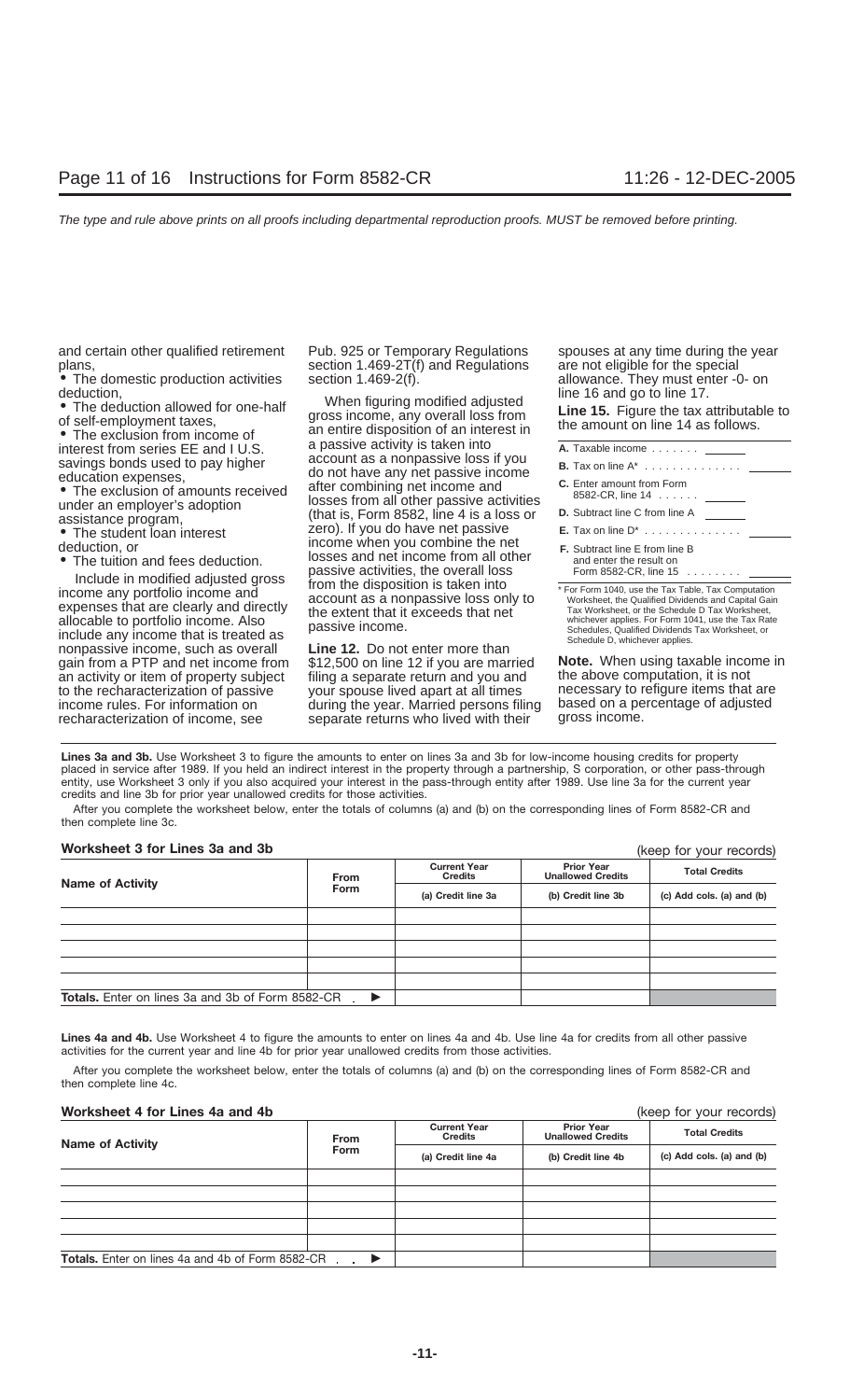**Part III—Special** Whichever applies. For Form 1041, use the Tax Rate whichever applies. For Form 1041, use the Tax Rate Whichever applies. For Form 1041, use the Tax Rate Schedules, Qualified Dividends Tax Worksheet, or **Allowance for Rehabilitation Credits Note.** When using taxable income in **Note.** When using taxable income in the above computation, it is not **From Rental Real Estate** the above computation, it is not necessary to refigure items that are necessary to refigure items that are **Activities and** based on a percentage of adjusted based on a percentage of adjusted gross income. gross income. **Low-Income Housing** Credits for Property<br>
Placed in Service Before Part IV—Special<br>
1990 (or From Allowance for Use Part V to figure the PAC (as<br>
Pass-Through Interests Low-Income Housing determined in Part I) that is allowed

**CAUTION** 

Use Part III to figure the credit<br>
aring the year are not eligible to<br>
credits or low-income housing credits<br>
credits or low-income housing credits<br>
for property placed in service before<br>
1990. Also use this part if your<br>

your modified adjusted gross income<br>
on line 10 was \$100,000 or less c. Enter \$25,000<br>
(\$50,000 or less if married filing (\$12,500 if married and you lived apart from filing separate return alcohol used as fuel allowed.

**D.** Enter amount, if allowed. **Line 24.** Do not enter more than any, from Form \$12,500 on line 24 if you are married **Form 8834.** Enter on Form 8834, line 8582, line 10 ......

| A. Taxable income _______                                                              |  |
|----------------------------------------------------------------------------------------|--|
| <b>B.</b> Tax on line $A^*$                                                            |  |
| <b>C.</b> Enter amount from Form<br>8582-CR, line 26                                   |  |
| <b>D.</b> Subtract line C from line A                                                  |  |
| <b>E.</b> Tax on line $D^*$                                                            |  |
| <b>F.</b> Subtract line E from line B and enter<br>the result on Form 8582-CR. line 27 |  |

\*For Form 1040, use the Tax Table, Tax Computation \*For Form 1040, use the Tax Table, Tax Computation Tax Worksheet, or the Schedule D Tax Worksheet, whichever applies. For Form 1041, use the Tax Rate Schedules, Qualified Dividends Tax Worksheet, or Schedules, Qualified Dividends<br>Schedule D, whichever applies. Schedule D, whichever applies.

# **Fass-Through Interests** Low-Income Housing determined in Part I) that is allowed<br> **Acquired Before 1990)** Credits for Property<br> **Credition Service After** Line 37. If you have only one type of credit, the amount on line 37 Married persons filing **Placed in Service After**<br>separate returns who lived **1989**

**ENTION** with their spouses at any time

- from your spouse for the entire year.<br>
<sup>13,</sup> the passive activity of the entire year.<br>
<sup>13,</sup> the passive activity of the entire year.<br>
<sup>8582, line 14 .......</sup>
	- Form 8582-CR and enter the total . . . <u>\_\_\_\_\_</u> employment credit allowed.<br>Tax attributable to the remaining **Form 8907.** Enter on Form 8907, line
	-

Worksheet, the Qualified Dividends and Capital Gain Worksheet, the Qualified Dividends and Capital Gain View Tax Worksheet, Tax Worksheet, Tax Worksheet, Tax Worksheet, Tax Worksheet, Tax Norksheet, Tax Rate Whichever appl

separate returns who lived **1989 CRUTION** credit allowed for the year. Enter this extending with their spouses at any time **1989 CAUTION** amount on the form where it is amount on the form where it is amount on the form during the year are not eligible to<br>complete Part III. eparate returns who lived allowed Credits on Your Tax Return<br>lise Bort III to figure the credit

their spouses at all times during the<br>year must enter \$125,000 on line 21,<br>instead of \$250,000. the remaining special allowance as<br>Skip lines 21 through 26 if you<br>completed Part II of this form and<br>A. Taxable income<br>A. Tax

your spouse for the entire year).<br>
Instead, enter the amount from line<br>
15 on line 27.<br>
The 6, any low-income housing credit<br>
The 6, any low-income housing credit

8582, line 14 ...... **Form 8835.** Enter on Form 8835, line **Line 27.** Figure the tax attributable to **F.** Subtract lines D and E 27, the passive activity renewable the amount on line 26 as follows. from line C ............ electricity, refined coal, and Indian **G.** Subtract line F from line A . . . **COAL coal production credit allowed.** 

> **B.** Tax on line A\* ............... **H.** Tax on line G\* ............... **Form 8844.** Enter on Form 8844, line 1. Subtract line H from line B ....... **C.** 7, the passive activity empower<br> **J.** Add lines 16 and 30 of **ENTE FOR ADD ENTE CONSIDER THE 26 ...**<br> **ENTER ADD ENTER AND RESISEAN CONSIDER THE 26 ..........................**

**K.** Tax attributable to the remaining **Form 8907.** Enter on Form 8907, line **E.** Tax on line D\* ............... special allowance. Subtract line J 16, the passive activity fuel produced **F.** Subtract line E from line B and enter from line I. Enter the result on from a nonconventional source credit the result on Form 8582-CR, line 27 Form 8582-CR, line 35 .......... allowed.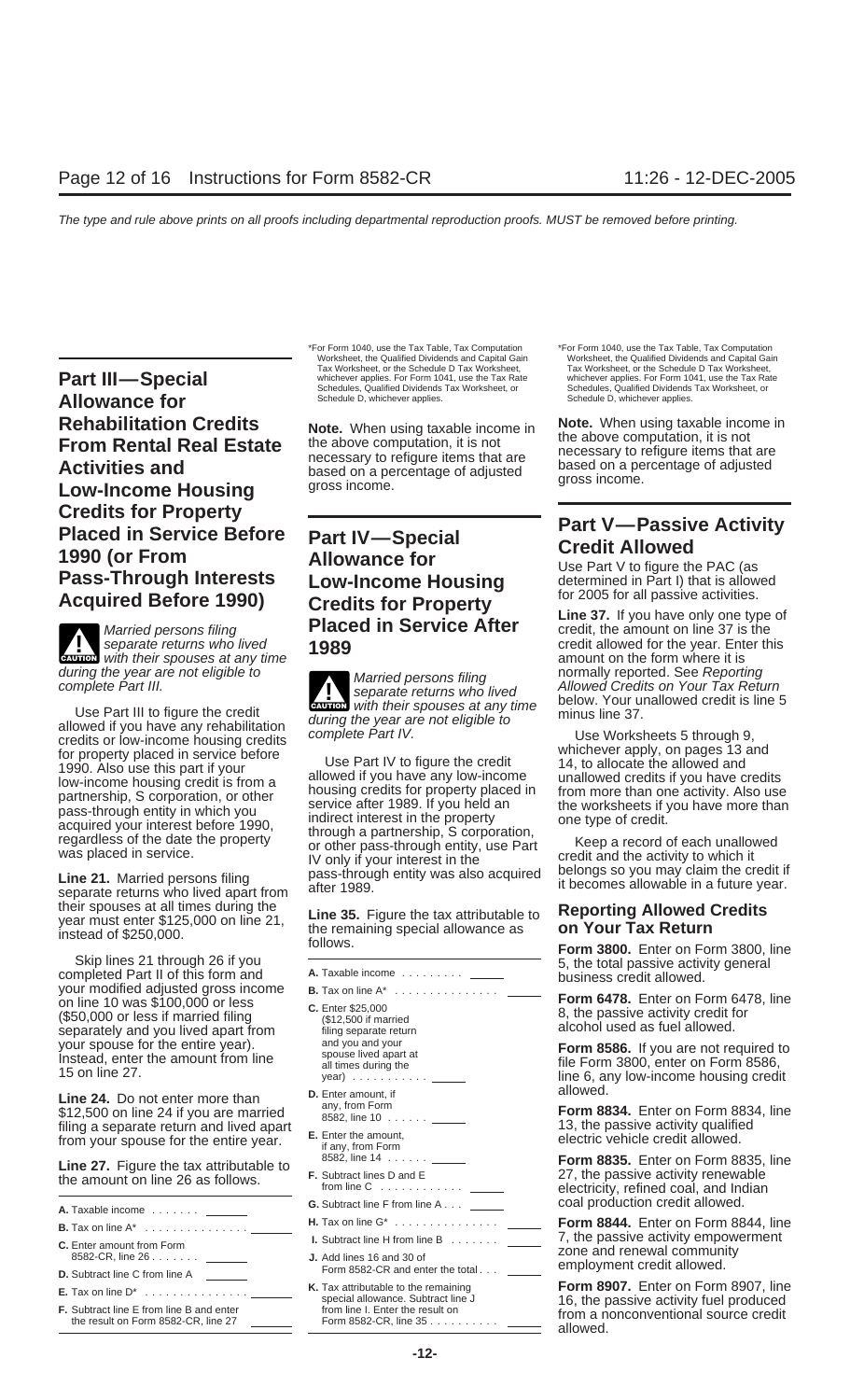## **Instructions for Worksheet 5**

Complete Worksheet 5 if you have an amount on Form 8582-CR, line 1c and you have credits from more than one activity.

**Column (a).** Enter the credits from Worksheet 1, column (c), in column (a) of this worksheet.

**Column (b).** Divide each of the credits shown in column (a) by the total of the credits in column (a) and enter the ratio for each of the activities in column (b). The total of all the ratios must equal 1.00.

Column (c). Multiply Form 8582-CR, line 16 by the ratios in column (b) and enter the result in column (c). If the total of this column is the same as the total of column (a), all credits for the activities in column (a) of this worksheet are allowed. Report them on the forms normally used, and complete Worksheet 6 if you have credits shown in Worksheet 2. Also complete Worksheet 7 or 8 if you have credits shown in Worksheet 3 or 4. If the total of column (a) is more than the total of column (c), complete column (d).

**Column (d).** Subtract column (c) from column (a) and enter the result in this column. Also enter the name of each activity and the form the credit is reported on in Worksheet 8 and enter the amount from column (d) of this worksheet in column (a) of Worksheet 8. Also complete Worksheet 6 or 7 if you have credits on Form 8582-CR, line 2c or 3c.

## **Worksheet 5 for Credits on Line 1a or 1b** (keep for your records)

| <b>Name of Activity</b> | Form To Be<br>Reported on | (a) Credits | (b) Ratios | (c) Special<br>Allowance | (d) Subtract<br>column (c) from<br>column (a) |
|-------------------------|---------------------------|-------------|------------|--------------------------|-----------------------------------------------|
|                         |                           |             |            |                          |                                               |
|                         |                           |             |            |                          |                                               |
|                         |                           |             |            |                          |                                               |
|                         |                           |             |            |                          |                                               |
|                         |                           |             |            |                          |                                               |
| <b>Totals</b>           | $\sim$ $\sim$ $\sim$      |             | 1.00       |                          |                                               |

## **Instructions for Worksheet 6**

Complete Worksheet 6 if you have an amount on Form 8582-CR, line 2c and you have credits from more than one activity.

**Column (a).** Enter the credits from Worksheet 2, column (c), in column (a) of this worksheet.

**Column (b).** Divide each of the credits shown in column (a) by the total of the credits in column (a) and enter the ratio for each of the activities in column (b). The total of all the ratios must equal 1.00.

**Column (c).** Multiply Form 8582-CR, line 30 by the ratios in column (b) and enter the result in column (c). If the total of this column is the same as the total of column (a), all credits for the activities in column (a) of this worksheet are allowed. Report them on the forms normally used, and complete Worksheet 7 or 8 if you have credits shown in Worksheet 3 or 4 or amounts in column (d) of Worksheet 5. If the total of column (a) is more than the total of column (c), complete column (d).

**Column (d).** Subtract column (c) from column (a) and enter the result in this column. Also enter the name of each activity and the form the credit is reported on in Worksheet 8 and enter the amount from column (d) of this worksheet in column (a) of Worksheet 8.

| Worksheet 6 for Credits on Line 2a or 2b |                           |             |            | (keep for your records)         |                                               |
|------------------------------------------|---------------------------|-------------|------------|---------------------------------|-----------------------------------------------|
| <b>Name of Activity</b>                  | Form To Be<br>Reported on | (a) Credits | (b) Ratios | (c) Special<br><b>Allowance</b> | (d) Subtract<br>column (c) from<br>column (a) |
|                                          |                           |             |            |                                 |                                               |
|                                          |                           |             |            |                                 |                                               |
|                                          |                           |             |            |                                 |                                               |
|                                          |                           |             |            |                                 |                                               |
|                                          |                           |             |            |                                 |                                               |
| <b>Totals</b>                            |                           |             | 1.00       |                                 |                                               |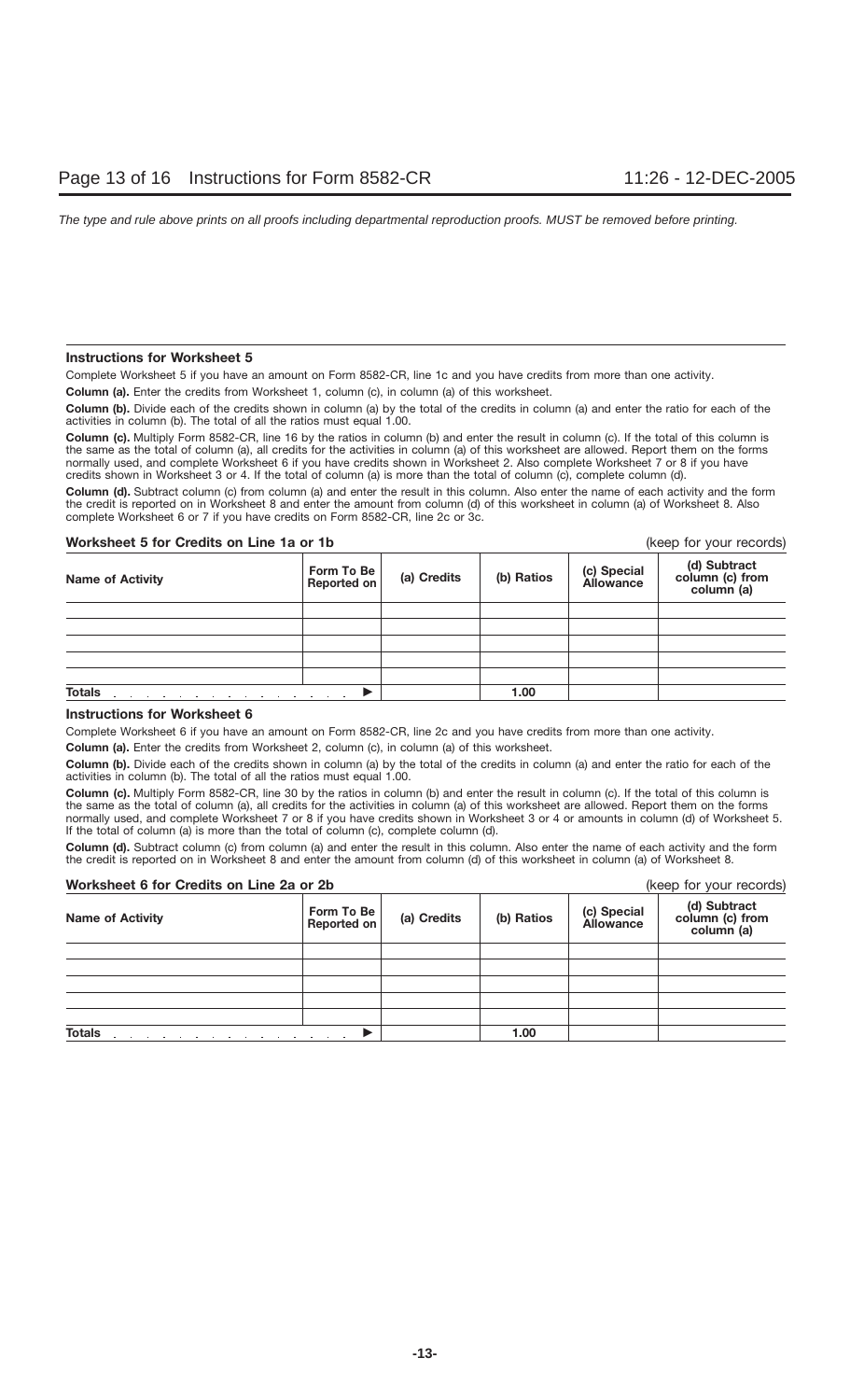## **Instructions for Worksheet 7**

Complete Worksheet 7 if you have credits on Form 8582-CR, line 3c and you have credits from more than one activity.

**Column (a).** Enter the credits from Worksheet 3, column (c), in column (a) of this worksheet.

**Column (b).** Divide each of the credits shown in column (a) by the total of the credits in column (a) and enter the ratio for each of the activities in column (b). The total of all the ratios must equal 1.00.

**Column (c).** Multiply Form 8582-CR, line 36 by the ratios in column (b) and enter the result in column (c). If the total of this column is the same as the total of column (a), all credits for the activities in column (a) of this worksheet are allowed. Report them on the forms normally used, and complete Worksheet 8 if you have credits shown in Worksheet 4 or amounts in column (d) of Worksheet 5 or 6. If the total of column (a) is more than the total of column (c), complete column (d).

**Column (d).** Subtract column (c) from column (a) and enter the result in this column. Also enter the name of each activity and the form the credit is reported on in Worksheet 8 and enter the amount from column (d) of this worksheet in column (a) of Worksheet 8.

## **Worksheet 7 for Credits on Line 3a or 3b** (keep for your records)

| <b>THE RAIL CONTROL FILL</b>                                                                                                                                                                                                                    |                           |             |            |                          | $1.000$ $0.000$ $0.000$ $0.000$               |
|-------------------------------------------------------------------------------------------------------------------------------------------------------------------------------------------------------------------------------------------------|---------------------------|-------------|------------|--------------------------|-----------------------------------------------|
| <b>Name of Activity</b>                                                                                                                                                                                                                         | Form To Be<br>Reported on | (a) Credits | (b) Ratios | (c) Special<br>Allowance | (d) Subtract<br>column (c) from<br>column (a) |
|                                                                                                                                                                                                                                                 |                           |             |            |                          |                                               |
|                                                                                                                                                                                                                                                 |                           |             |            |                          |                                               |
|                                                                                                                                                                                                                                                 |                           |             |            |                          |                                               |
|                                                                                                                                                                                                                                                 |                           |             |            |                          |                                               |
|                                                                                                                                                                                                                                                 |                           |             |            |                          |                                               |
| <b>Totals</b><br>the contract of the contract of the contract of the contract of the contract of the contract of the contract of the contract of the contract of the contract of the contract of the contract of the contract of the contract o |                           |             | 1.00       |                          |                                               |

## **Instructions for Worksheet 8**

Complete Worksheet 8 if you have credits on Form 8582-CR, line 4c from more than one activity or reported on different forms or you have amounts in column (d) of Worksheets 5, 6, or 7.

**Column (a).** Enter the amounts, if any, from column (c) of Worksheet 4 and column (d) of Worksheets 5, 6, and 7.

**Column (b).** Divide each of the credits in column (a) by the total of all the credits in column (a) and enter the ratio for each of the activities in column (b). The total of all the ratios must equal 1.00.

**Column (c).** Complete the following computation:

**A.** Enter Form 8582-CR, line 5 and a series of the contract of the contract of

**B.** Enter Form 8582-CR, line 37 . . . . . . . . . . . . . . .

**C.** Subtract line B from line A . . . . . . . . . . . . . . . . .

Multiply line C by the ratios in column (b) and enter the results in column (c). Complete Worksheet 9 to determine the credits allowed for 2005.

## **Worksheet 8—Allocation of Unallowed Credits** (keep for your records)

|                                                                                                                                                                     |                                   | $\cdots$ $\cdots$ |            |                       |
|---------------------------------------------------------------------------------------------------------------------------------------------------------------------|-----------------------------------|-------------------|------------|-----------------------|
| <b>Name of Activity</b>                                                                                                                                             | Form To Be<br>Reported on         | (a) Credits       | (b) Ratios | (c) Unallowed Credits |
|                                                                                                                                                                     |                                   |                   |            |                       |
|                                                                                                                                                                     |                                   |                   |            |                       |
|                                                                                                                                                                     |                                   |                   |            |                       |
|                                                                                                                                                                     |                                   |                   |            |                       |
|                                                                                                                                                                     |                                   |                   |            |                       |
| <b>Totals</b><br>the contract of the contract of the contract of the contract of the contract of the contract of the contract of<br>the contract of the contract of | the company of the company of the |                   | 1.00       |                       |

## **Instructions for Worksheet 9**

**Column (a).** Enter all the activities shown in Worksheet 8. The credits entered in column (a) of this worksheet are the credits shown in column (c) of Worksheets 1, 2, 3, and 4 for the activities listed in Worksheet 8.

**Column (b).** Enter the amounts from column (c) of Worksheet 8 in this column. These are your unallowed credits for 2005. **Column (c).** Subtract column (b) from column (a). These are the allowed credits for 2005. Report the amounts in this column on the forms normally used. See *Reporting Allowed Credits on Your Tax Return* on page 12.

## **Worksheet 9—Allowed Credits** (keep for your records)

| WORSHEEL 9-Allowed Credits                                                                   | (Keep for your records)          |             |                       |                     |
|----------------------------------------------------------------------------------------------|----------------------------------|-------------|-----------------------|---------------------|
| <b>Name of Activity</b>                                                                      | Form To Be<br><b>Reported on</b> | (a) Credits | (b) Unallowed Credits | (c) Allowed Credits |
|                                                                                              |                                  |             |                       |                     |
|                                                                                              |                                  |             |                       |                     |
|                                                                                              |                                  |             |                       |                     |
|                                                                                              |                                  |             |                       |                     |
|                                                                                              |                                  |             |                       |                     |
| <b>Totals</b><br>and a series of the control of the control of the control of the control of |                                  |             |                       |                     |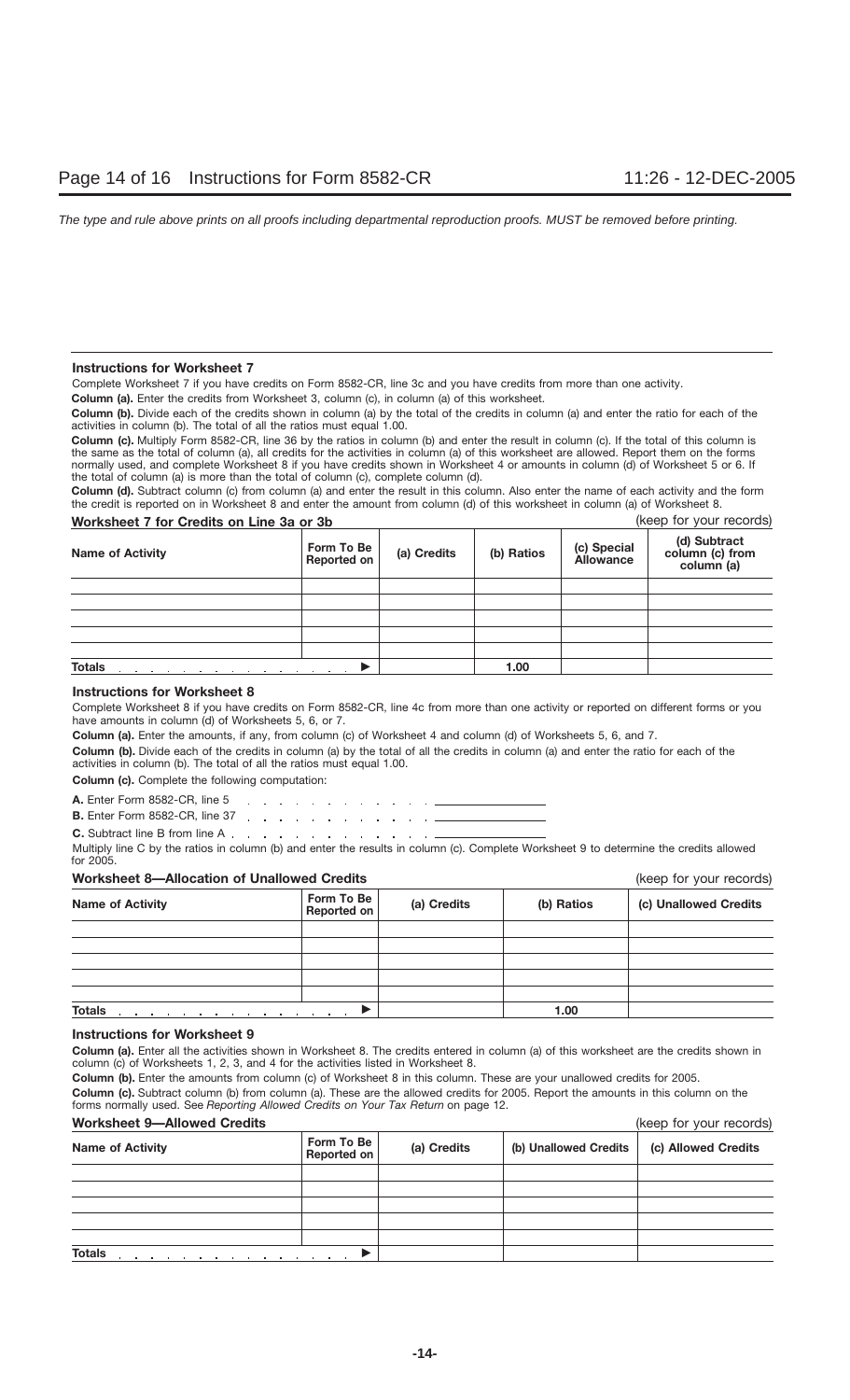An established securities market<br>
includes any national securities<br>
exchange and any local exchange<br>
registered under the Securities<br>
Exchange Act of 1934 or exempted<br>
from registration because of the<br>
limited volume of tr

if the interest is regularly quoted by and passive income may be allowed the extent of the tax<br>persons such as brokers or dealers under one or more steps below. attributable to net passive income persons, such as brokers or dealers, under one or more steps below. The attributable to net passive income<br>who are making a market in the Complete Steps 3 through 5 only if from that PTP, which was figured in

Figure a Feature and on a Form<br>
regular, and ongoing opportunity to<br>
sell or exchange their interests<br>
through a public means of obtaining<br>
or providing information on offers to<br>
buy, sell, or exchange interests.<br>
Similarl

A credit from a passive activity held Step 1, attributable to net passive **Step 8.** Low-income housing credits through a PTP is allowed to the income from that PTP.<br>
extent of the tax attributable to net **Step 4**. Before b extent of any special allowance that 8582-CR, to figure the tax attributable remains after taking into account the special allowance available for losses and credits from rental real

passive activities held through PTPs.

A secondary market generally **Step 2.** Passive activity credits from **Step 6.** Reduce low-income housing<br>A secondary market generally each PTP are allowed to the extent of credits (including prior year unallowed<br>ists if a exists if a person stands ready to the tax attributable to net passive credits) for property placed in service<br>make a market in the interest An income from the same PTP. Credits after 1989 from each PTP in which make a market in the interest. An income from the same PTP. Credits after 1989 from each PTP in which interest after interest after in the interest. An income from the tax attributable to net you also acquired your interes interest is treated as readily tradable the tax attributable to rist you also acquired your interest is required your interest is required your interest is required by passive income may be allowed the stage to the extent

who are making a market in the Complete Steps 3 through 5 only if from that interest vour passive activity credits (including Step 1. your passive activity credits (including Step 1.<br>
Interest.<br>
The substantial equivalent of a rehabilitation credits from rental real secondary market exists if there is no estate activities from PTPs, secondary market exists if there is no<br>
identifiable market maker, but holders low-income housing credits for<br>
of interests have a readily available, property placed in service before<br>
PTPs. Subtract the sum of the credits

a secondary market exists if<br>prospective buyers and sellers have a each PTP, low-income housing<br>the opportunity to buy, sell, or<br>exchange interests in a timeframe before 1990 from each PTP, and any<br>and with the regularity and with the regularity and continuity<br>that the existence of a market maker prior year unallowed credits) from the tax figured on line K of that<br>would provide.<br>would provide. would provide.<br>
would provide.<br>
Stredits From PTPs<br>
Credits From PTPs<br>
Credits From PTPs<br>
Credits From PTPs<br>
Credits From PTPs<br>
Credits From PTPs<br>
Credits From PTPs<br>
Credits From PTPs<br>
Credits From PTPs<br>
Credits From PTPs<br>

extent of the tax attributable to net **Step 4.** Before beginning this step, for property placed in service after<br>
passive income from that partnership. complete Form 8582-CR if you have 1989 from a PTP in which you also passive income from that partnership. complete Form 8582-CR if you have 1989 from a PTP in which you also<br>In addition, rehabilitation credits and any passive credits that are not from acquired your interest after 1989 an In addition, rehabilitation credits and any passive credits that are not from acquired your interest after 1989 are low-income housing credits from PTPs. Subtract the total of lines 16, the smaller of the total credits fro low-income housing credits from PTPs. Subtract the total of lines 16, the smaller of the total credits from<br>
rental real estate activities held 30, and 36, if any, of Form 8582-CR, Step 6 or the amount figured in Step 30, and 36, if any, of Form 8582-CR, Step 6 or the amount figured in Step 6, if any, of Form 8582-CR, Step 7 is smaller than Step 6, through PTPs are allowed to the from the amount on line 27 of Form 7. If Step 7 is smaller than Step 6, the state of the amount in Step 7 pro rata extent of any special allowance that 8582-CR, to figure the tax attributabl remains after taking into account to the special allowance available for to the credits from each PTP in Step<br>losses and credits from rental real the credits in Step 3. 6.

estate activities not owned through the set of the set of two set of the credits are<br>
PTPs. See Special Allowance for the PTPs, complete lines 21 through<br>
Rental Real Estate Activities on page 27 of Form 8582-CR as a works Do not enter credits from available for the credits in Step 3. **Step 10.** Figure the allowed and PTPs on the worksheets or on **Step 5.** Rehabilitation credits from unallowed credits from each PTP. Form 8582-CR. Instead, use rental real estate activities of PTPs, Report the allowed credits from each PTP **Example 2018** Form 8582-CR. Instead, use rental real estate activities of PTPs, Report the allowed credits on the the following steps to figure the low-income housing credits for forms normally used. Keep a record allowed and unallowed credits from property placed in service before of the unallowed credits to be carried passive activities held through PTPs. 1990 by PTPs, and low-income

**Publicly Traded**<br> **Partnerships (PTPs)**<br>
A PTP is a partnership whose<br>
interests are traded on an established<br>
service) allowed under the special<br>
service) allowed under the special<br>
service) allowance are the smaller of